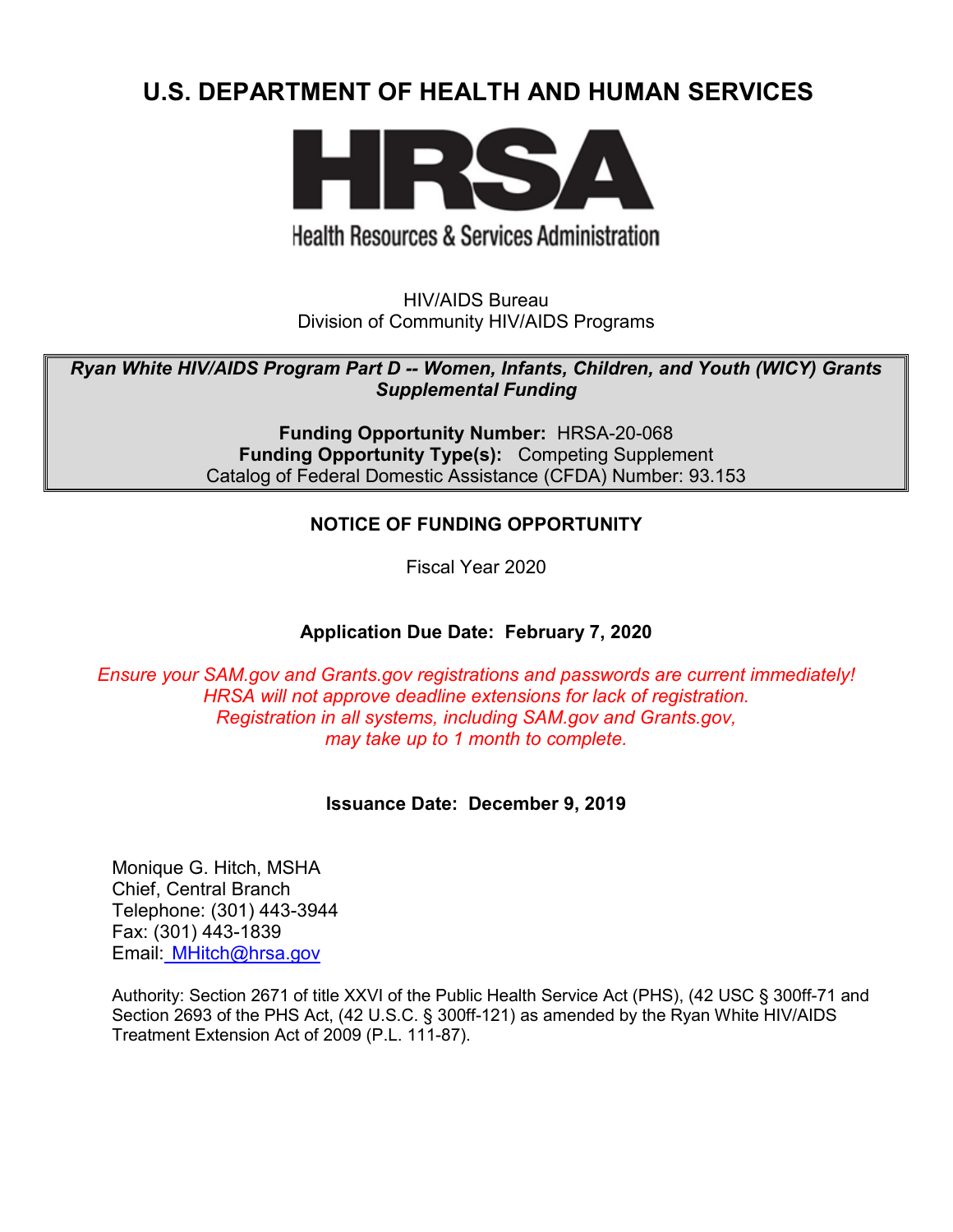## **EXECUTIVE SUMMARY**

The Health Resources and Services Administration (HRSA) is accepting applications for fiscal year (FY) 2020 Ryan White HIV/AIDS Program (RWHAP) Part D Women, Infants, Children, and Youth (WICY) Grants Supplemental Funding. The purpose of this supplemental funding is to strengthen organizational capacity to respond to the changing health care landscape and increase access to high quality family-centered HIV primary health care services for low income, uninsured, and underserved WICY with HIV.

This notice is a contingency action taken to ensure that, should funds become available for this purpose, HRSA can process applications and award funds in a timely manner. You should note that this program may be cancelled prior to award.

| <b>Funding Opportunity Title:</b>         | Ryan White HIV/AIDS Program Part D<br>Women, Infants, Children, and Youth |
|-------------------------------------------|---------------------------------------------------------------------------|
|                                           | (WICY) Grants Supplemental Funding                                        |
| <b>Funding Opportunity Number:</b>        | <b>HRSA-20-068</b>                                                        |
| Due Date for Applications:                | <b>February 7, 2020</b>                                                   |
| <b>Anticipated Total Annual Available</b> | \$3,000,000.00                                                            |
| FY 2020 Funding:                          |                                                                           |
| Estimated Number and Type of Award(s):    | Up to $25$                                                                |
| <b>Estimated Award Amount:</b>            | Up to \$150,000 per year                                                  |
| <b>Cost Sharing/Match Required:</b>       | <b>No</b>                                                                 |
| Period of Performance:                    | August 1, 2020 through July 31, 2021                                      |
|                                           | (1 year)                                                                  |
| Eligible Applicants:                      | This funding opportunity is limited to                                    |
|                                           | currently funded RWHAP Part D WICY                                        |
|                                           | recipients.                                                               |
|                                           |                                                                           |
|                                           | See Section III.1 of this notice of funding                               |
|                                           | opportunity (NOFO) for complete                                           |
|                                           | eligibility information.                                                  |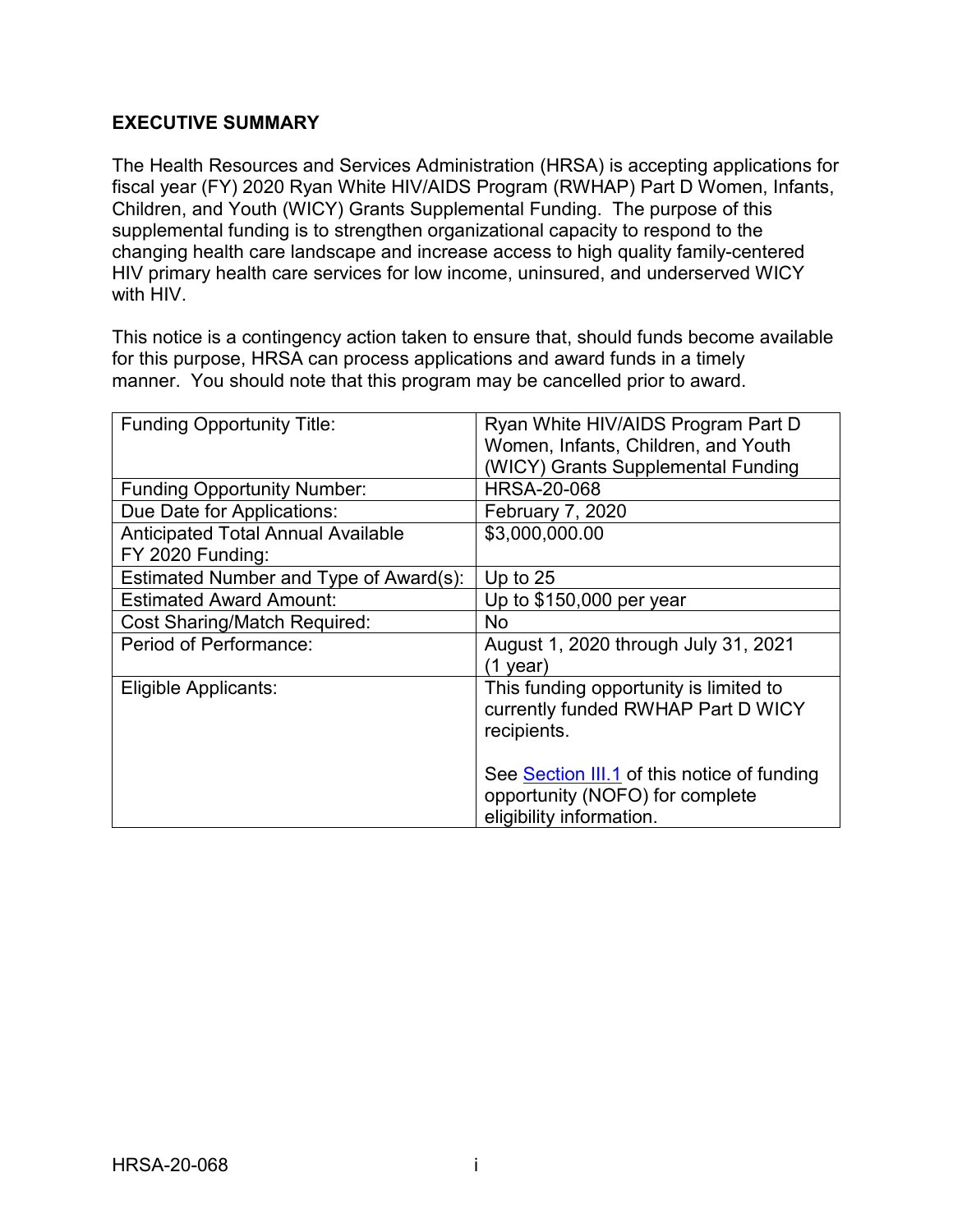## **Application Guide**

You (the applicant organization/agency) are responsible for reading and complying with the instructions included in HRSA's *SF-424 Application Guide,* available online at [http://www.hrsa.gov/grants/apply/applicationguide/sf424guide.pdf,](http://www.hrsa.gov/grants/apply/applicationguide/sf424guide.pdf) except where instructed in this NOFO to do otherwise.

#### **Technical Assistance**

HRSA has scheduled the following technical assistance:

Day and Date: Thursday, January 9, 2020 Time: 2 p.m. – 4 p.m. ET Call-In Number: 1-800-857-9878; Participant Code: 4775369 Weblink: [https://hrsa.connectsolutions.com/rwhap\\_partd\\_supplemental\\_pre-app\\_hrsa-](https://hrsa.connectsolutions.com/rwhap_partd_supplemental_pre-app_hrsa-20-068/)[20-068/](https://hrsa.connectsolutions.com/rwhap_partd_supplemental_pre-app_hrsa-20-068/)

The webinar will be recorded and should be available for viewing January 23, 2020 at [https://targethiv.org/library/nofos.](https://targethiv.org/library/nofos)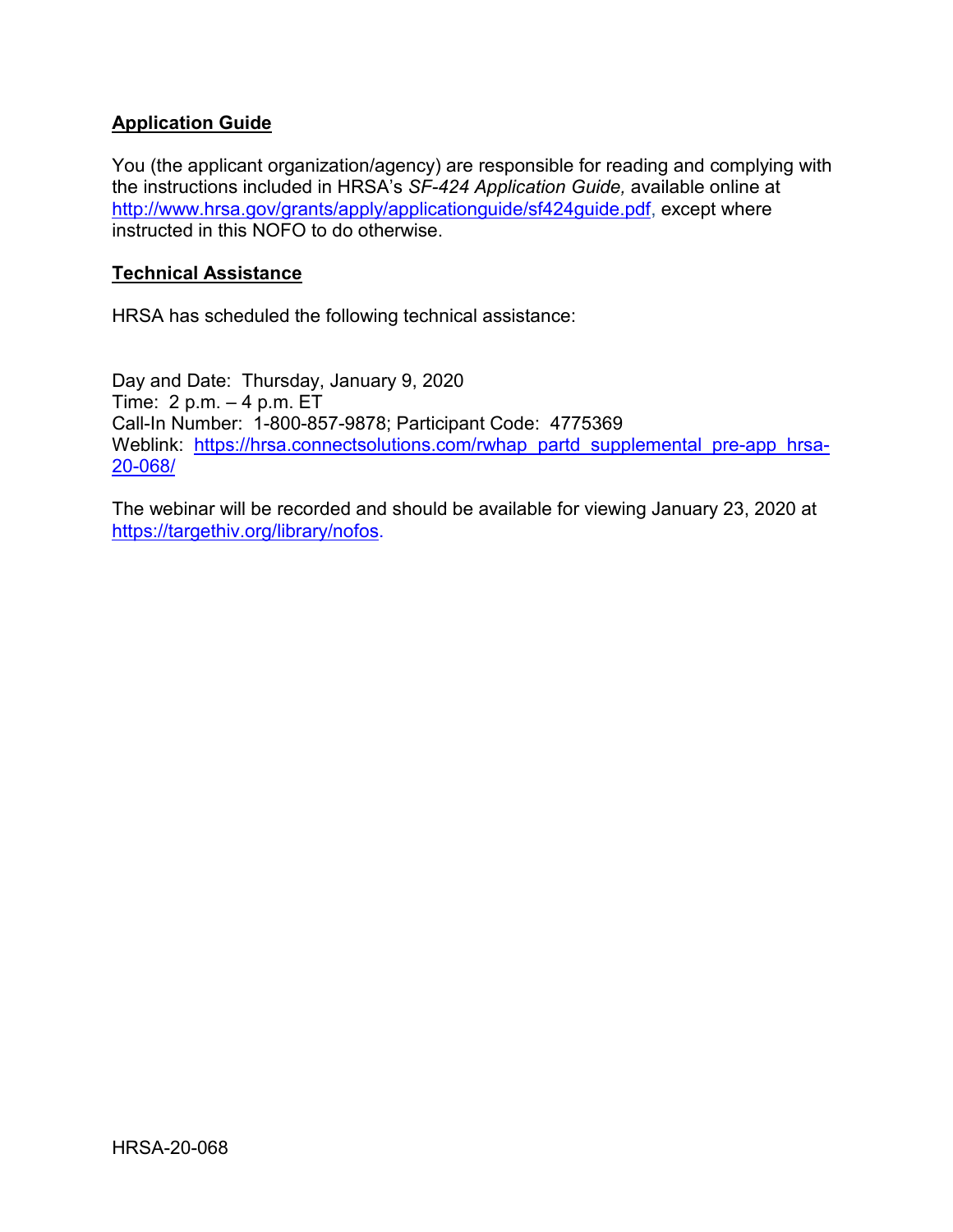# **Table of Contents**

| i.                                                                      |  |
|-------------------------------------------------------------------------|--|
| İİ.                                                                     |  |
|                                                                         |  |
| V.                                                                      |  |
| 3. DUN AND BRADSTREET DATA UNIVERSAL NUMBERING SYSTEM (DUNS) NUMBER AND |  |
|                                                                         |  |
|                                                                         |  |
|                                                                         |  |
|                                                                         |  |
|                                                                         |  |
|                                                                         |  |
|                                                                         |  |
|                                                                         |  |
|                                                                         |  |
|                                                                         |  |
|                                                                         |  |
|                                                                         |  |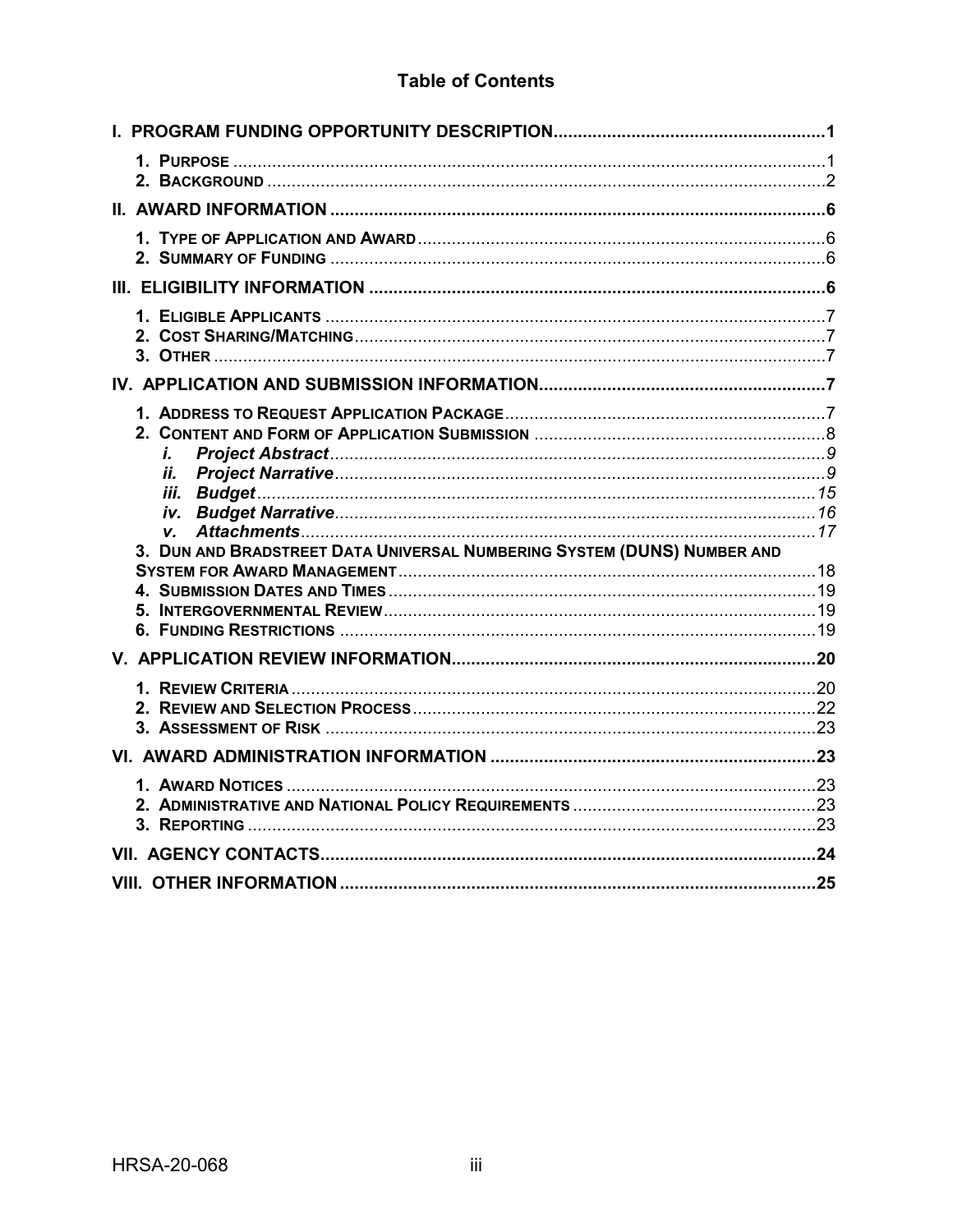# <span id="page-4-0"></span>**I. Program Funding Opportunity Description**

## <span id="page-4-1"></span>**1. Purpose**

This notice announces the opportunity to apply for funding under the Ryan White HIV/AIDS Program (RWHAP) Part D Women, Infants, Children, and Youth (Part D, Part D WICY or RWHAP Part D) Grants Supplemental Funding for fiscal year (FY) 2020. The purpose of this supplemental funding is to strengthen organizational capacity to respond to the changing health care landscape and increase access to high quality family-centered HIV primary health care services for low income, uninsured, and underserved WICY with HIV.

Funding under this program is intended to support one short-term activity that can be completed by the end of the one-year period of performance. Applicants who were awarded supplemental funding for an HIV Care Innovation or Infrastructure Development activity in FY 2019 through either the RWHAP Part D Supplemental (HRSA-19-26) or Part C Capacity Development (HRSA-19-31) may propose an expansion of these activities; however, **HRSA will not fund the same activity in FY 2020 as HRSA funded in FY 2019 through [HRSA-19-26 o](https://www.hrsa.gov/grants/fundingopportunities/default.aspx?id=3285c03f-e743-4a5a-9f6e-7fe0161d951a)r [HRSA-19-31.](https://www.hrsa.gov/grants/fundingopportunities/default.aspx?id=8cf8e1ba-0d99-4c10-b5ff-a86e1979bb22)** If the proposed project is an expansion of a previously funded activity, you will be required to provide a clear rationale for how the proposed activity builds upon and furthers the objectives of the previously funded HIV Care Innovation or Infrastructure Development activity.

## **HIV Care Innovation**

HIV Care Innovation activities support progress along the HIV care continuum to improve the health and increase the life span of people with HIV and prevent new infections. There are six (6) activities from which to choose. **If applying under this category, select only one of the six activities listed below:**

- Patient-Based Treatment Adherence
- Motivational Interviewing
- Transitioning Youth into Adult HIV Care
- Intimate Partner Violence Screening & Counseling
- Youth Stable Housing Collaboration
- Rapid Antiretroviral Therapy (ART)

#### **Infrastructure Development**

Infrastructure Development activities support organizational development and will increase the capacity of organizations to respond to changes in the health care environment. There is only one activity to choose.

• Telemedicine

Collectively, activities will allow Part D programs to better align with priority areas for the Department of Health and Human Services (HHS) and the Health Resources and Services Administration (HRSA), including investing in addressing the opioid crisis, mental health, and promoting collaboration. The selected activity should target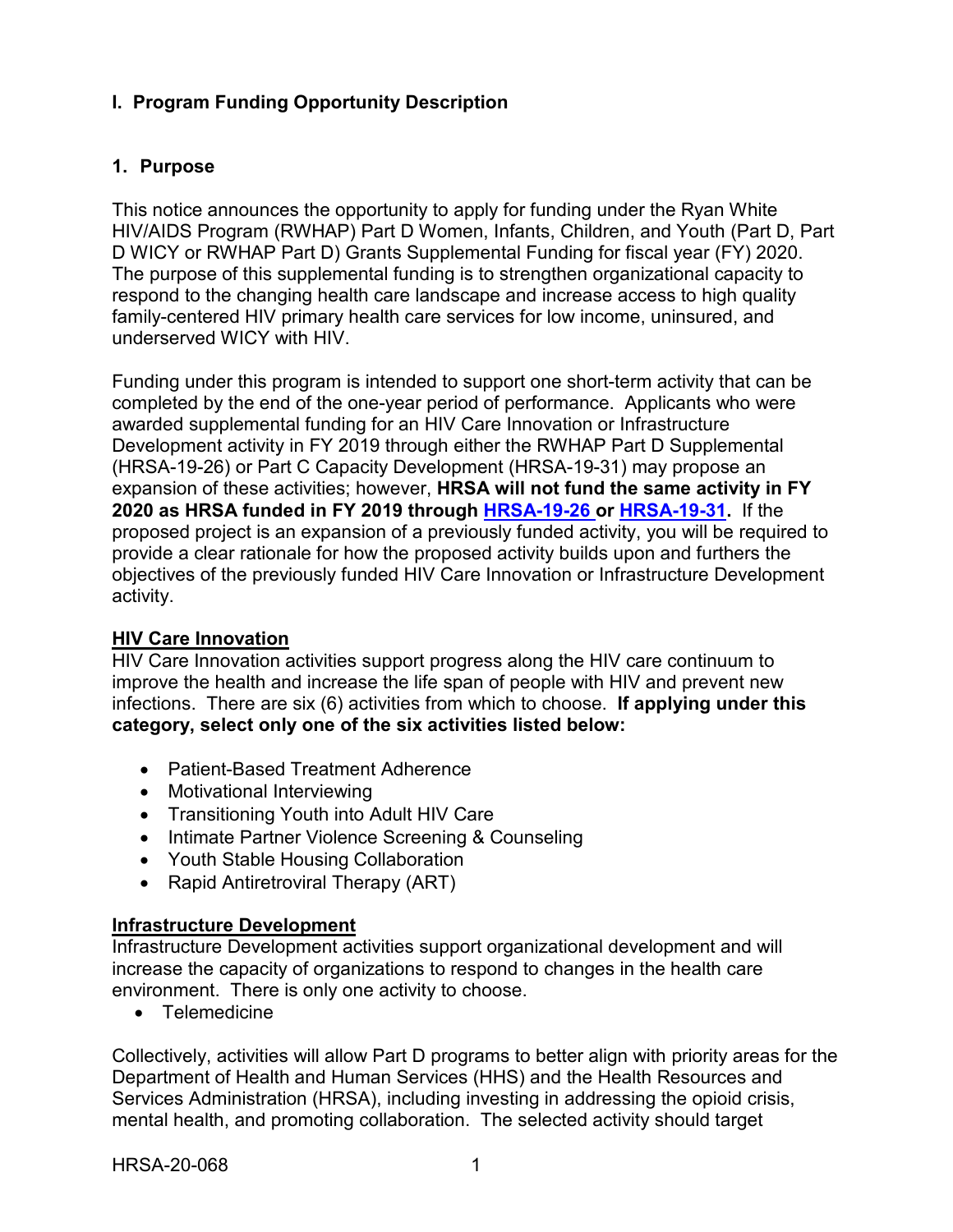populations that are disproportionately impacted by the HIV epidemic and experience adverse health outcomes. Furthermore, you must demonstrate that the proposed activity will strengthen organizational capacity to respond to the changing health care landscape and increase access to high quality HIV primary health care services for low income, uninsured, and underserved people with HIV.

## <span id="page-5-0"></span>**2. Background**

This program is authorized by Section 2671 of title XXVI of the Public Health Service (PHS) Act (42 USC § 300ff-71) as amended by the Ryan White HIV/AIDS Treatment Extension Act of 2009 (P.L. 111-87). For more information about RWHAP, please visit the HRSA website: [https://hab.hrsa.gov/.](https://hab.hrsa.gov/)

The RWHAP Part D program was established as a mechanism to provide care, support, and access to research opportunities for low income, uninsured, and underserved WICY with HIV, including infants exposed to HIV. As advances in the treatment of HIV have been made, most notably, the testing and treatment to prevent mother to child transmission, the needs of women and children with HIV have evolved. However, HIV infection rates and health disparities remain significant among youth aged 13-24 years.

# **Ending the HIV Epidemic: A Plan for America**

In February 2019, the Administration announced a new initiative, Ending the HIV [Epidemic: A Plan for America.](https://www.hhs.gov/blog/2019/02/05/ending-the-hiv-epidemic-a-plan-for-america.html) This 10-year initiative beginning FY 2020 seeks to achieve the important goal of reducing new HIV infections in the United States to less than 3,000 per year by 2030. The first phase of the initiative will focus on 48 counties, Washington, D.C., San Juan, PR, and 7 states that have a substantial rural HIV burden. By focusing on these jurisdictions in the first phase of the initiative, the U.S. Department of Health and Human Services (HHS) plans to reduce new HIV infections by 75 percent within five years. Across the United States, the initiative will promote and implement the four Pillars to substantially reduce HIV transmissions – Diagnose, Treat, Prevent, and Respond. The initiative is a collaborative effort among key HHS agencies, primarily HRSA, the Centers for Disease Control and Prevention (CDC), the National Institutes of Health (NIH), the Indian Health Service (IHS), and the Substance Abuse and Mental Health Services Administration (SAMHSA).

## **National HIV/AIDS Strategy: Updated to 2020**

The National HIV/AIDS Strategy for the United States: Updated to 2020 (NHAS 2020) is a 5-year plan that details principles, priorities, and actions to guide the national response to the HIV epidemic. The RWHAP promotes robust advances and innovations in HIV health care using the National HIV/AIDS Strategy to end the epidemic as its framework. Therefore, to the extent possible, activities funded by RWHAP focus on addressing these four goals:

- 1) Reduce new HIV infections;
- 2) Increase access to care and improve health outcomes for people with HIV;
- 3) Reduce HIV-related health disparities and health inequities; and
- 4) Achieve a more coordinated national response.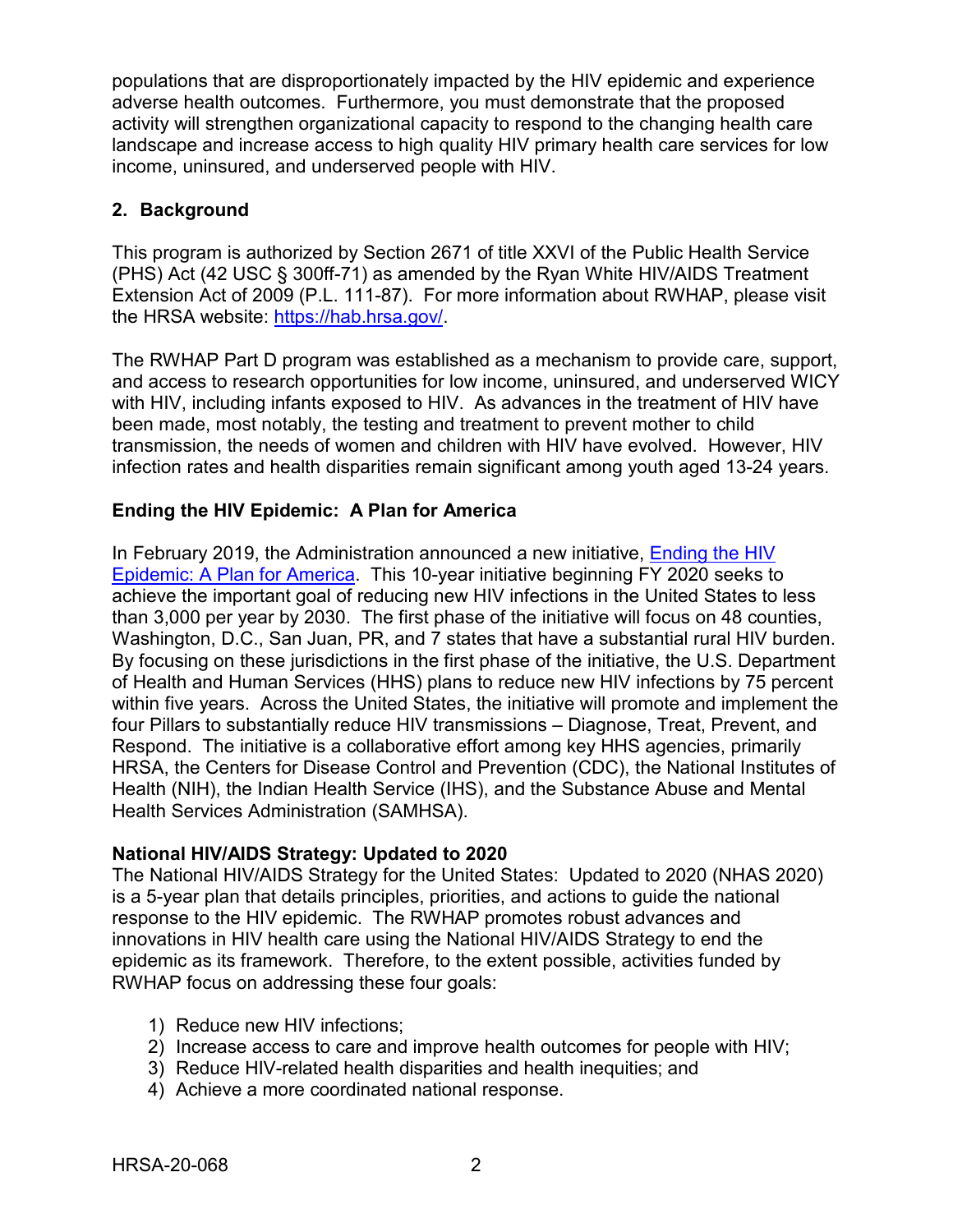To achieve these shared goals, recipients should align their organization's efforts, within the parameters of the RWHAP statute and program guidance, to ensure that people with HIV are linked to and retained in care, and have timely access to HIV treatment and the supports needed (e.g., mental health and substance use disorders services) to achieve HIV viral suppression

#### **HIV Care Continuum**

Diagnosing people with HIV, linking people with HIV to HIV primary care, and people with HIV achieving viral suppression are important public health steps toward ending the HIV epidemic in the United States. The HIV care continuum has five main "steps" or stages that include: HIV diagnosis, linkage to care, retention in care, antiretroviral use, and viral suppression. The HIV care continuum depicts a series of stages in which people with HIV engage in HIV care: from initial diagnosis through their successful treatment with HIV medication. It also demonstrates the proportion of individuals with HIV who are engaged at each stage. The HIV care continuum allows recipients and planning groups to measure progress and to direct HIV resources most effectively.

RWHAP recipients are encouraged to assess the outcomes of their programs along this continuum of care. Recipients should work with their community and public health partners to improve outcomes across the HIV care continuum. HRSA encourages recipients to use the [performance measures](http://hab.hrsa.gov/deliverhivaidscare/habperformmeasures.html) developed for the RWHAP at their local level to assess the efficacy of their programs and to analyze and improve the gaps along the HIV care continuum.

According to recent data from the [2018 Ryan White Services Report \(RSR\)](https://hab.hrsa.gov/sites/default/files/hab/data/datareports/RWHAP-annual-client-level-data-report-2018.pdf), the RWHAP has made tremendous progress toward ending the HIV epidemic in the United States. From 2014 to 2018, HIV viral suppression among RWHAP patients who have had one or more medical visits during the calendar year and at least one viral load with a result of <200 copies/mL reported, has increased from 81.4 percent to 87.1 percent; additionally, racial/ethnic, age-based, and regional disparities have decreased.<sup>[1](#page-6-0)</sup> These improved outcomes mean more people with HIV in the United States will live near normal lifespans and have a reduced risk of transmitting HIV to others.<sup>[2](#page-6-1)</sup> Scientific advances have shown antiretroviral therapy (ART) preserves the health of people with HIV and prevents sexual HIV transmission. This means that people who take ART daily as prescribed and achieve and maintain an undetectable viral load have effectively no risk of sexually transmitting the virus to an HIV-negative partner. Such findings underscore the importance of supporting effective interventions for linking people with HIV into care, retaining them in care, and helping them adhere to their ART.

#### **Integrated Data Sharing and Use**

<span id="page-6-0"></span> $\overline{a}$ <sup>1</sup> Health Resources and Services Administration. Ryan White HIV/AIDS Program Annual Client-Level Data Report 2018. [http://hab.hrsa.gov/data/data-reports.](http://hab.hrsa.gov/data/data-reports) Published December 2019. Accessed December 2, 2019.

<span id="page-6-1"></span><sup>2</sup> National Institute of Allergy and Infectious Diseases (NIAID). Preventing Sexual Transmission of HIV with Anti-HIV Drugs. In: ClinicalTrials.gov [Internet]. Bethesda (MD): National Library of Medicine (US). 2000- [cited 2016 Mar 29]. Available from:<https://clinicaltrials.gov/> NCT00074581 NLM Identifier: NCT00074581.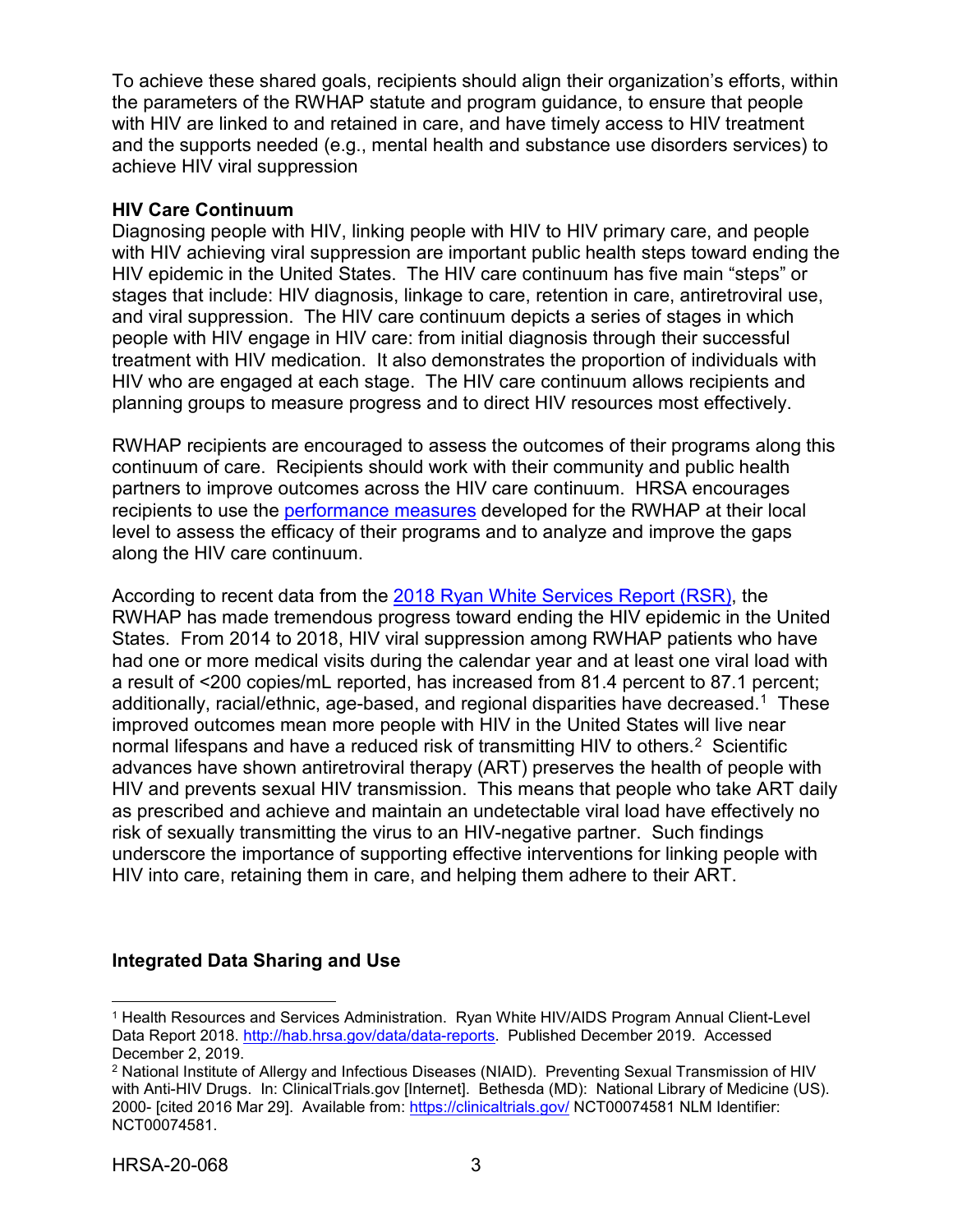HRSA and CDC's Division of HIV/AIDS Prevention support integrated data sharing, analysis, and utilization for the purposes of program planning, needs assessments, unmet need estimates, reporting, quality improvement, the development of your HIV care continuum, and public health action. HRSA strongly encourages RWHAP Part D recipients to:

- Follow the principles and standards in the Data Security and Confidentiality [Guidelines for HIV, Viral](http://www.cdc.gov/nchhstp/programintegration/docs/pcsidatasecurityguidelines.pdf) [Hepatitis, Sexually Transmitted Disease, and](http://www.cdc.gov/nchhstp/programintegration/docs/pcsidatasecurityguidelines.pdf)  [Tuberculosis Programs: Standards to Facilitate](http://www.cdc.gov/nchhstp/programintegration/docs/pcsidatasecurityguidelines.pdf) [Sharing and Use of](http://www.cdc.gov/nchhstp/programintegration/docs/pcsidatasecurityguidelines.pdf)  [Surveillance Data for Public Health Action.](http://www.cdc.gov/nchhstp/programintegration/docs/pcsidatasecurityguidelines.pdf)
- Establish data sharing agreements between surveillance and HIV programs to ensure clarity about the process and purpose of the data sharing and utilization.

Integrated HIV data sharing, analysis, and utilization approaches by state and territorial health departments can help further progress toward reaching the NHAS 2020 goals and improve outcomes on the HIV care continuum.

HRSA strongly encourages complete CD4, viral load (VL) and HIV nucleotide sequence reporting to the state and territorial health departments' HIV surveillance systems to benefit fully from integrated data sharing, analysis, and utilization. State and health departments may use CD4, VL, and nucleotide sequence data to identify cases, stage of HIV disease at diagnosis, and monitor disease progression. These data can also be used to evaluate HIV testing and prevention efforts, determine entry into and retention in HIV care, measure viral suppression, monitor prevalence of antiretroviral drug resistance, detect transmission clusters and understand transmission patterns, and assess unmet health care needs. Analyses at the national level to monitor progress toward ending the HIV epidemic can only occur if all HIV-related CD4, VL, and HIV nucleotide sequence test results are reported by all jurisdictions. CDC requires the reporting to the National HIV Surveillance System (NHSS) all HIV-related CD4 results (counts and percentages), all VL results (undetectable and specific values), and HIV nucleotide sequences.

**Minority HIV/AIDS Fund (MHAF) from the HHS Secretary's Office, HAB Technical Assistance, and Special Projects of National Significance (SPNS) Program**  Through the MHAF from the HHS Secretary's Office and through HAB technical assistance cooperative agreements, HRSA has a number of projects that may be useful for RWHAP recipients to consider. Some select examples are:

- **Building Futures: Youth Living with HIV** at [https://targethiv.org/library/hrsa-hab](https://targethiv.org/library/hrsa-hab-building-futures-supporting-youth-living-hiv)[building-futures-supporting-youth-living-hiv](https://targethiv.org/library/hrsa-hab-building-futures-supporting-youth-living-hiv)
- **The Center for Engaging Black MSM Across the Care Continuum (CEBACC)** at <https://targethiv.org/cebacc>
- **E2i: Using Evidence-Informed Interventions to Improve Health Outcomes**  among People Living with HIV at<https://targethiv.org/e2i>
- **Using Community Health Workers to Improve Linkage and Retention in Care** at <https://targethiv.org/chw>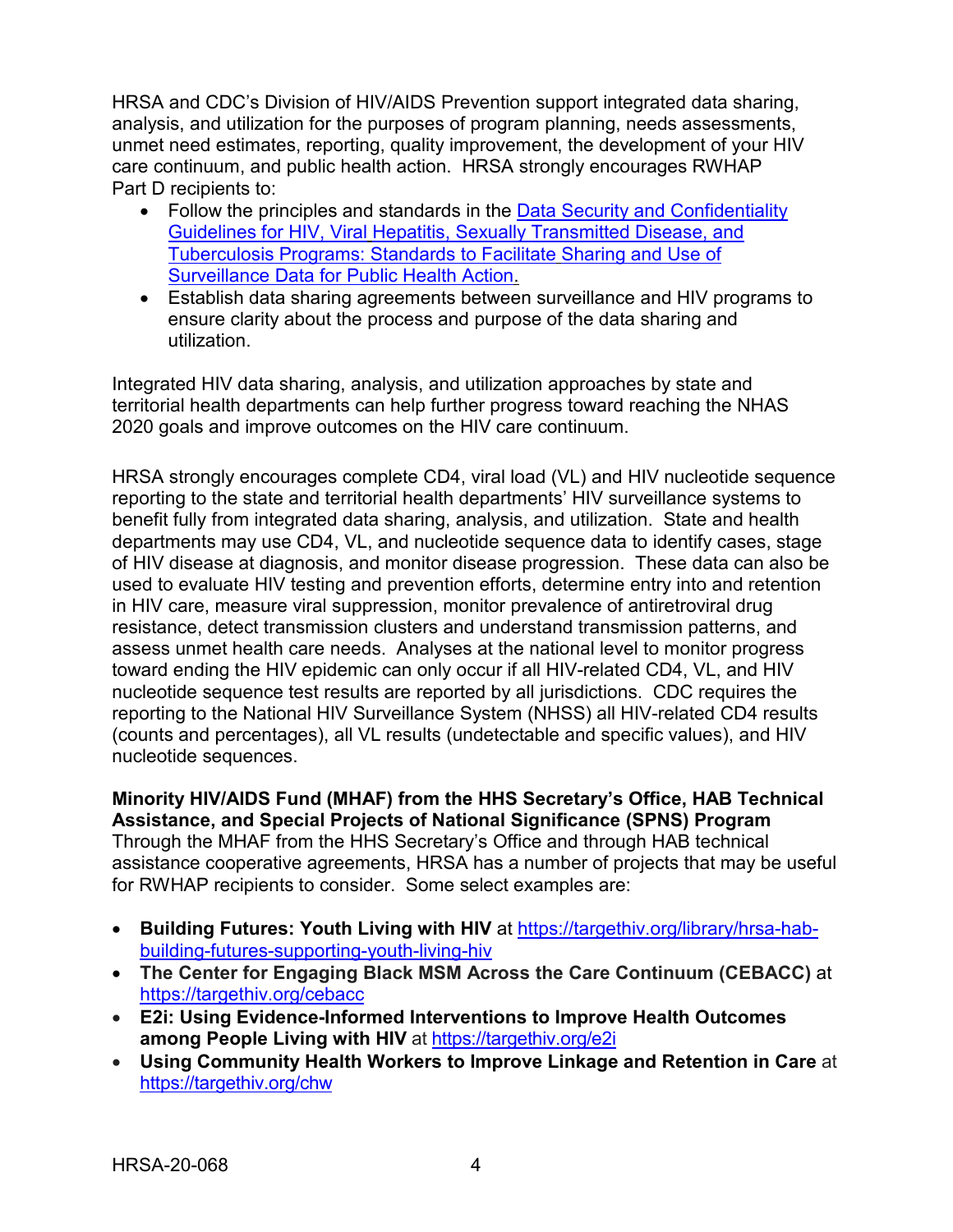Below are additional examples for specific populations, co-morbidities, and program areas: <https://targethiv.org/help/ta-directory>

Through its SPNS Program, HRSA's HAB funds demonstration project initiatives focused on the development of effective interventions to respond quickly to emerging needs of people with HIV receiving assistance under the RWHAP. Through these demonstration projects, SPNS evaluates the design, implementation, utilization, cost, and health related outcomes of innovative treatment models, while promoting dissemination, replication and uptake of successful interventions. SPNS findings have demonstrated promising new approaches to linking and retaining into care underserved and marginalized people with HIV. All RWHAP recipients are encouraged to review and integrate a variety of SPNS evidence-informed tools within their HIV system of care in accordance with the allowable service categories defined in [PCN 16-02 Ryan White](https://hab.hrsa.gov/sites/default/files/hab/program-grants-management/ServiceCategoryPCN_16-02Final.pdf)  [HIV/AIDS Program Services: Eligible Individuals and Allowable Uses of Funds](https://hab.hrsa.gov/sites/default/files/hab/program-grants-management/ServiceCategoryPCN_16-02Final.pdf) as resources permit. SPNS related tools may be found at the following locations:

#### • **Integrating HIV Innovative Practices (IHIP) [\(https://targethiv.org/ihip\)](https://targethiv.org/ihip)**

Resources on the IHIP website include easy-to-use training manuals, curricula, case studies, pocket guides, monographs, and handbooks, as well as informational handouts and infographics about SPNS generally. IHIP also hosts technical assistance (TA) training webinars designed to provide a more interactive experience with experts, and a TA help desk exists for you to submit additional questions and share your own lessons learned.

#### • **Replication Resources from the SPNS Systems Linkages and Access to Care [\(https://targethiv.org/library/replication-resources-spns-systems-linkages-and](https://targethiv.org/library/replication-resources-spns-systems-linkages-and-access-care)[access-care\)](https://targethiv.org/library/replication-resources-spns-systems-linkages-and-access-care)**

There are Intervention manuals for patient navigation, care coordination, state bridge counselors, data to care, and other interventions developed for use at the state and regional levels to address specific HIV care continuum outcomes among hard-toreach people with HIV.

#### • **Dissemination of Evidence Informed Interventions**

**[\(https://targethiv.org/library/dissemination-evidence-informed-interventions\)](https://targethiv.org/library/dissemination-evidence-informed-interventions)**  The Dissemination of Evidence-Informed Interventions initiative runs from 2015- 2020 and disseminates four adapted linkage and retention interventions from prior SPNS and the Minority HIV/AIDS Fund (MHAF) from the HHS Secretary's Office initiatives to improve health outcomes along the HIV care continuum. The end goal of the initiative is to produce four evidence-informed care and treatment interventions (CATIs) that are replicable, cost-effective, capable of producing optimal HIV care continuum outcomes, and easily adaptable to the changing healthcare environment. Manuals are currently available at the link provided and will be updated on an ongoing basis.

#### **Clinical Quality Management**

Section 2664(g)(5) of the Public Health Service Act requires RWHAP Part C recipients to establish a Clinical Quality Management (CQM) program to: (1) assess the extent to which HIV health services provided to patients under the grant are consistent with the most recent HHS Guidelines for the treatment of HIV/AIDS and related opportunistic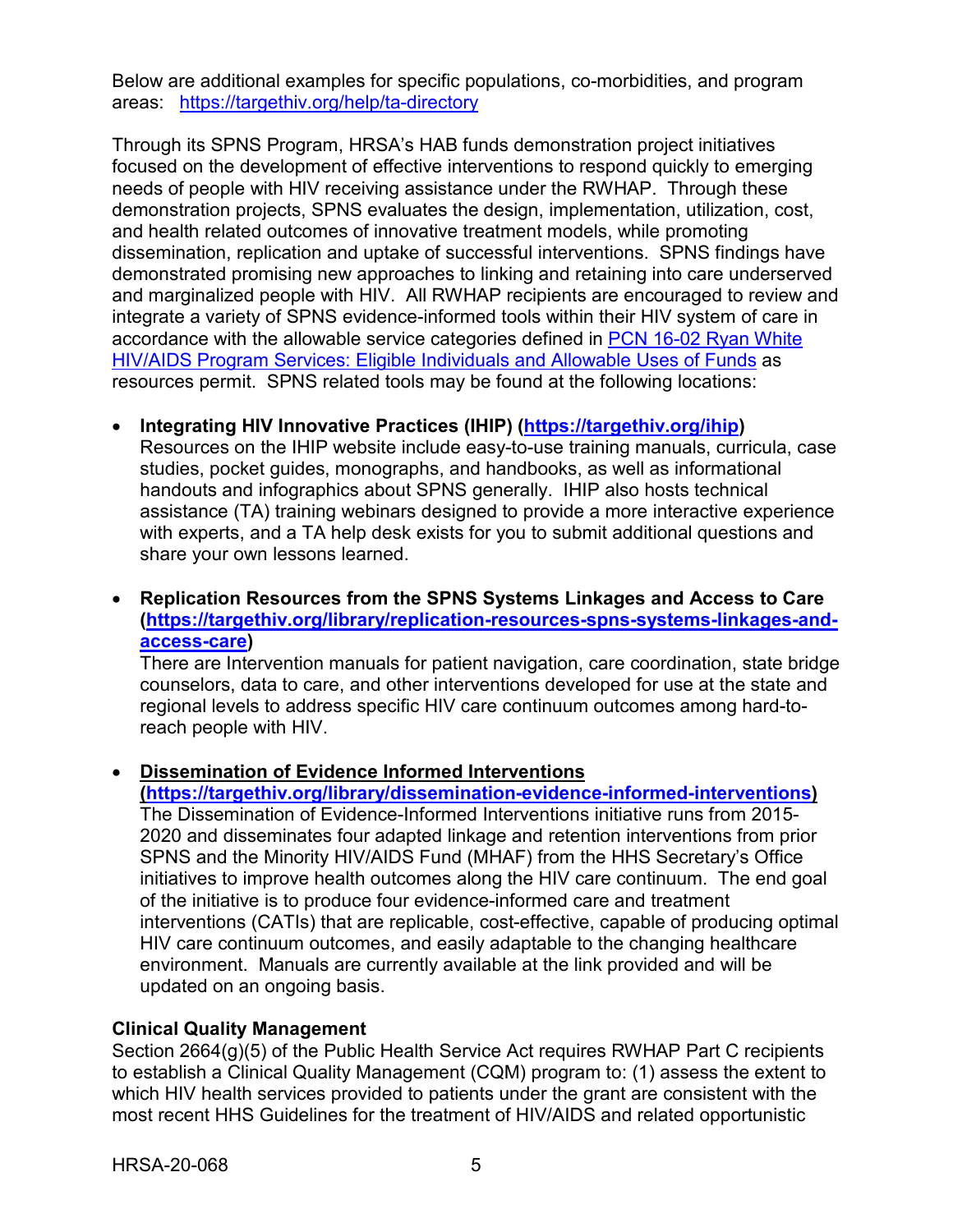infections, and to develop strategies for ensuring that such services are consistent with the HHS guidelines; and 2) ensure that improvements in the access to and quality of HIV health services are addressed. Please see [Policy Clarification Notice 15-02](https://hab.hrsa.gov/program-grants-management/policy-notices-and-program-letters) *Clinical [Quality Management](https://hab.hrsa.gov/program-grants-management/policy-notices-and-program-letters)* and related [Frequently Asked Questions for PCN 15-02](https://hab.hrsa.gov/program-grants-management/policy-notices-and-program-letters) for information on CQM program requirements.

## <span id="page-9-0"></span>**II. Award Information**

## <span id="page-9-1"></span>**1. Type of Application and Award**

Type of applications sought: Competing Supplement.

HRSA will provide funding in the form of a grant.

# <span id="page-9-2"></span>**2. Summary of Funding**

HRSA expects approximately \$3,000,000 to be available to fund up to 25 recipients. You may apply for a ceiling amount of up to \$150,000 total costs (includes both direct and administrative costs). The actual amount available will not be determined until enactment of the final FY 2020 federal appropriation. This program notice is subject to the appropriation of funds, and is a contingency action taken to ensure that, should funds become available for this purpose, HRSA can process applications and award funds in a timely manner. The period of performance is August 1, 2020 through July 31, 2021 (1 year).

HRSA will only fund one activity per recipient. HRSA will not fund the same activity in FY 2020 that HRSA funded in FY 2019 for either Part D Supplemental or Part C Capacity Development; however, applicants who were awarded supplemental funding for an activity in FY 2019 through either RWHAP Part D Supplemental or Part C Capacity Development funding [\(HRSA-19-26 o](https://www.hrsa.gov/grants/fundingopportunities/default.aspx?id=3285c03f-e743-4a5a-9f6e-7fe0161d951a)r [HRSA-19-31\)](https://www.hrsa.gov/grants/fundingopportunities/default.aspx?id=8cf8e1ba-0d99-4c10-b5ff-a86e1979bb22) may propose an expansion of these activities. Applicants must present a clear rationale for how the proposed activity builds upon and furthers the objectives of the previously funded activity.

If you apply for funding under this NOFO and should you also apply and are awarded funding under HRSA-20-067 (RWHAP Part C Capacity Development Program) you must be able to demonstrate the ability to administer multiple federal awards (if successful), and ensure adequate quality controls, staffing, and impartiality when prioritizing the needs of the programs. HRSA does not allow duplication of funded activities.

All HRSA awards are subject to the Uniform Administrative Requirements, Cost Principles, and Audit Requirements at [45 CFR part 75.](http://www.ecfr.gov/cgi-bin/retrieveECFR?gp=1&SID=4d52364ec83fab994c665943dadf9cf7&ty=HTML&h=L&r=PART&n=pt45.1.75)

## <span id="page-9-3"></span>**III. Eligibility Information**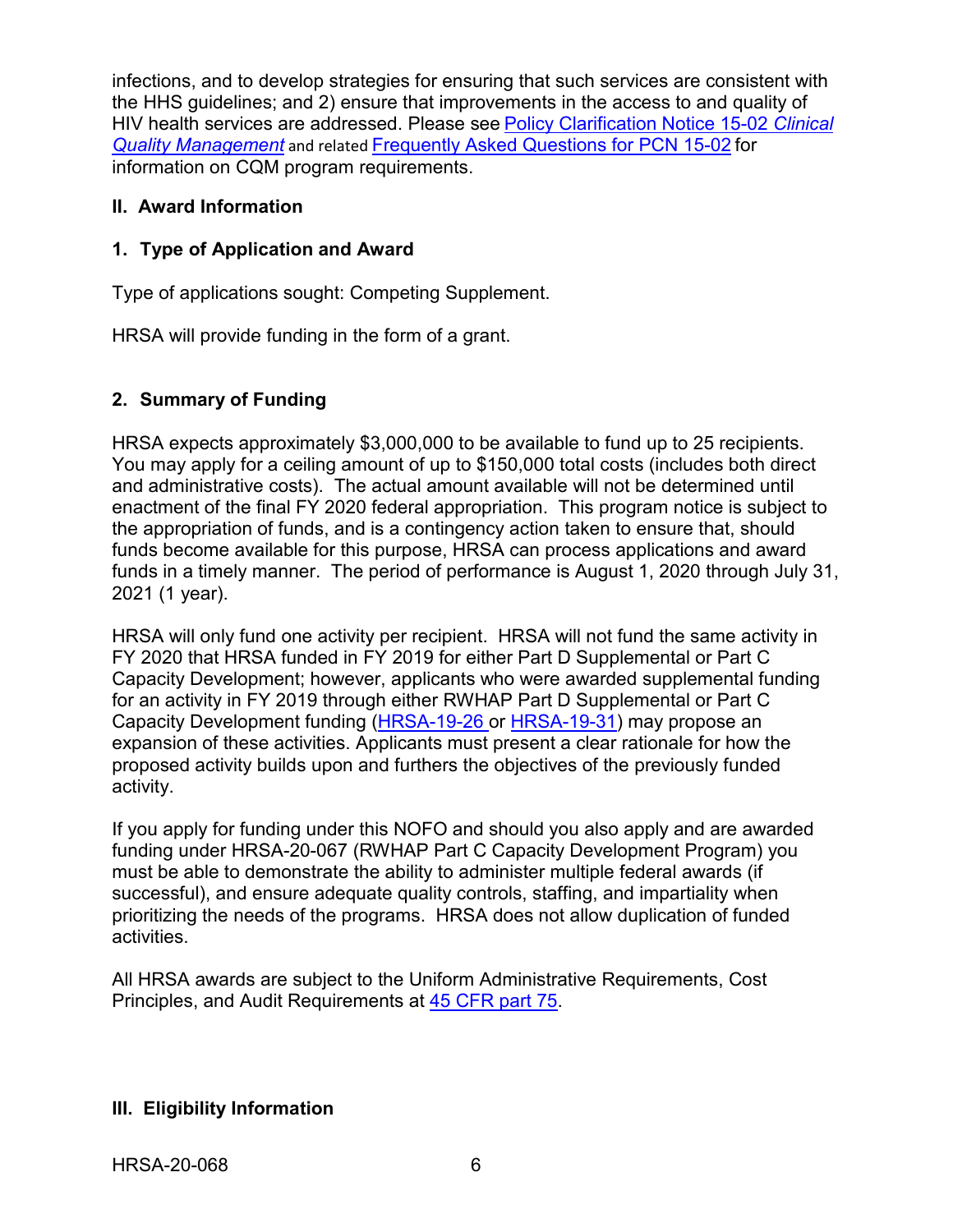## <span id="page-10-0"></span>**1. Eligible Applicants**

Eligibility is limited to current RWHAP Part D WICY funded recipients.

## <span id="page-10-1"></span>**2. Cost Sharing/Matching**

Cost sharing/matching is not required for this program.

## <span id="page-10-2"></span>**3. Other**

HRSA will consider any application that exceeds the ceiling amount of \$150,000 nonresponsive and will not consider it for funding under this notice.

HRSA will consider any application that fails to satisfy the deadline requirements referenced in *[Section IV.4](#page-22-0)* non-responsive and will not consider it for funding under this notice.

If an application fails to address the programmatic goals and requirements outlined in this NOFO (meet scope), HRSA will not consider it for review or funding under this opportunity.

NOTE: Multiple applications from an organization are not allowable.

If for any reason (including submitting to the wrong funding opportunity number or making corrections/updates) an application is submitted more than once prior to the application due date, HRSA will only accept your **last** validated electronic submission, under the correct funding opportunity number, prior to the Grants.gov application due date as the final and only acceptable application.

## <span id="page-10-3"></span>**IV. Application and Submission Information**

## <span id="page-10-4"></span>**1. Address to Request Application Package**

HRSA *requires* you to apply electronically. HRSA encourages you to apply through [Grants.gov](https://www.grants.gov/) using the SF-424 workspace application package associated with this notice of funding opportunity (NOFO) following the directions provided at [http://www.grants.gov/applicants/apply-for-grants.html.](http://www.grants.gov/applicants/apply-for-grants.html)

The NOFO is also known as "Instructions" on Grants.gov. You must provide your email address when reviewing or preparing the workspace application package in order to receive notifications including modifications and/or republications of the NOFO on Grants.gov before its closing date. You will also receive notifications of documents placed in the RELATED DOCUMENTS tab on Grants.gov that may affect the NOFO and your application. Responding to an earlier version of a modified notice may result in a less competitive or ineligible application. *Please note you are ultimately responsible for reviewing the [For Applicants](https://www.grants.gov/web/grants/applicants.html) page for all information relevant to desired opportunities.*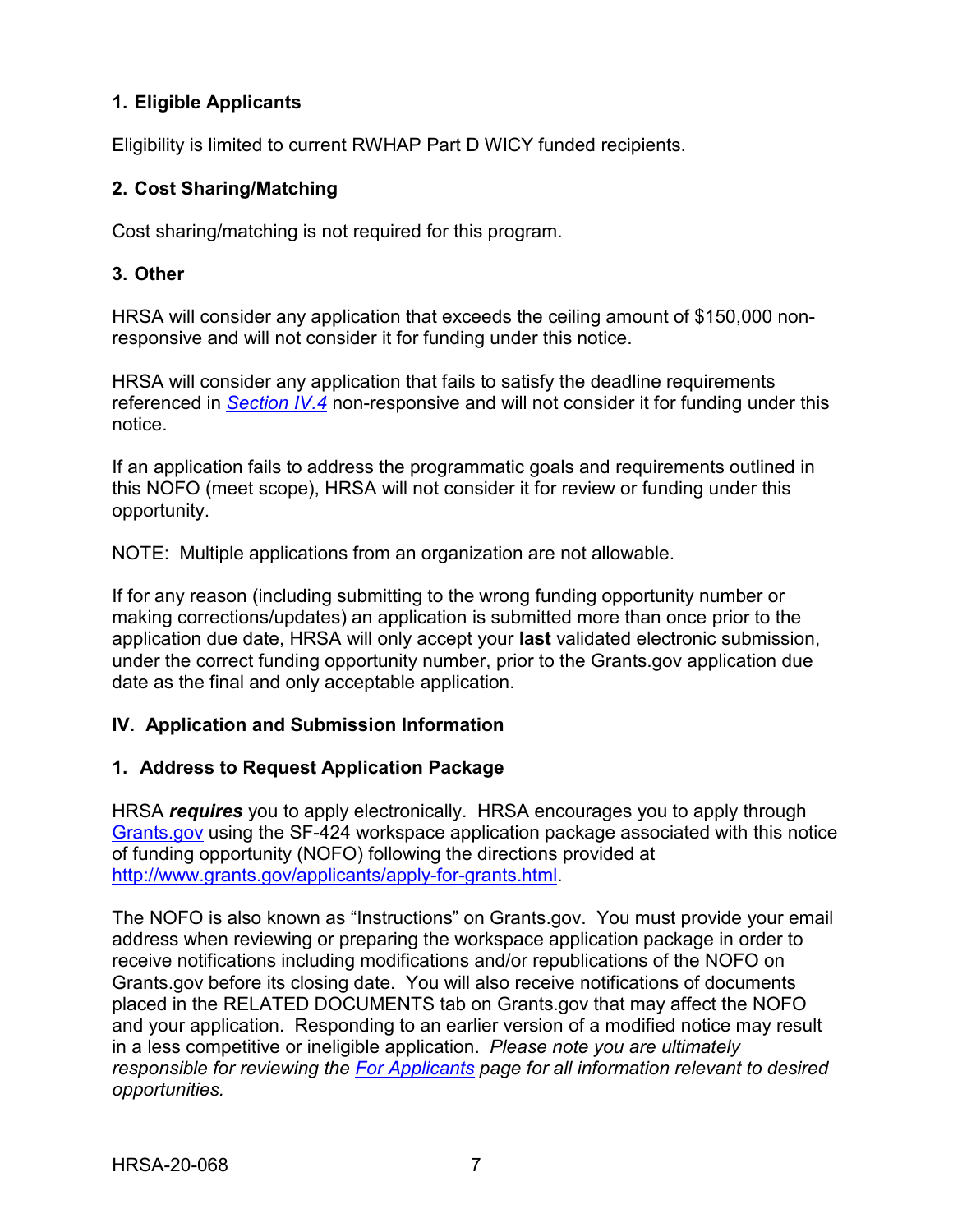## <span id="page-11-0"></span>**2. Content and Form of Application Submission**

Section 4 of HRSA's *SF-424 [Application Guide](http://www.hrsa.gov/grants/apply/applicationguide/sf424guide.pdf)* provides instructions for the budget, budget narrative, staffing plan and personnel requirements, assurances, certifications, and abstract. You must submit the information outlined in the Application Guide in addition to the program-specific information below. You are responsible for reading and complying with the instructions included in HRSA's *SF-424 [Application Guide](http://www.hrsa.gov/grants/apply/applicationguide/sf424guide.pdf)* except where instructed in the NOFO to do otherwise. You must submit the application in the English language and in the terms of U.S. dollars (45 CFR § 75.111(a)).

See Section 8.5 of the *Application Guide* for the Application Completeness Checklist.

# **Application Page Limit**

The total size of all uploaded files may not exceed the equivalent of **30 pages** when printed by HRSA. The page limit includes the abstract, project and budget narratives, attachments, and letters of commitment and support required in the *Application Guide* and this NOFO. Standard OMB-approved forms that are included in the workspace application package do not count in the page limit. Indirect Cost Rate Agreement and proof of non-profit status (if applicable) do not count in the page limit. **We strongly urge you to take appropriate measures to ensure your application does not exceed the specified page limit.**

**Applications must be complete, within the specified page limit, and validated by Grants.gov under the correct funding opportunity number prior to the deadline to be considered under this notice.**

#### **Debarment, Suspension, Ineligibility, and Voluntary Exclusion Certification**

- 1) You, on behalf of the applicant organization certify, by submission of your proposal, that neither you nor your principals are presently debarred, suspended, proposed for debarment, declared ineligible, or voluntarily excluded from participation in this transaction by any federal department or agency.
- 2) Failure to make required disclosures can result in any of the remedies described in 45 CFR § 75.371, including suspension or debarment. (See also 2 CFR parts 180 and 376, and 31 U.S.C. 3321).
- 3) Where you are unable to attest to the statements in this certification, an explanation shall be included in **Attachment 7: Other Relevant Documents.**

See Section 4.1 viii of HRSA's *SF-424 [Application Guide](http://www.hrsa.gov/grants/apply/applicationguide/sf424guide.pdf)* for additional information on all certifications.

#### **Program-Specific Instructions**

In addition to application requirements and instructions in Section 4 of HRSA's *[SF-424](http://www.hrsa.gov/grants/apply/applicationguide/sf424guide.pdf) [Application Guide](http://www.hrsa.gov/grants/apply/applicationguide/sf424guide.pdf)* (including the budget, budget narrative, staffing plan and personnel requirements, assurances, certifications, and abstract), include the following: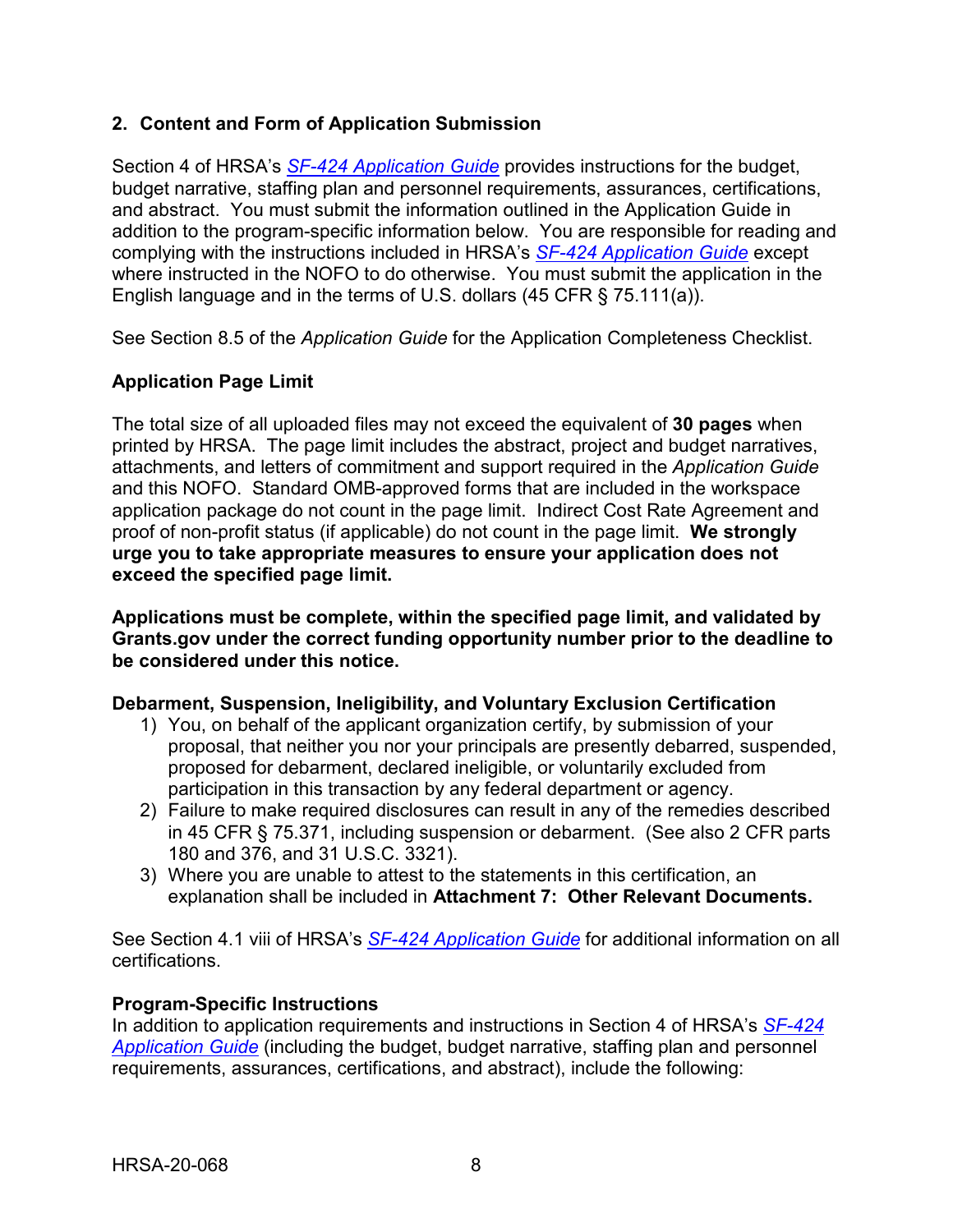## <span id="page-12-0"></span>*i. Project Abstract*

See Section 4.1.ix of HRSA's *SF-424 [Application Guide.](http://www.hrsa.gov/grants/apply/applicationguide/sf424guide.pdf)*

In addition to the requirements listed in the SF-424 Application Guide, please indicate the project title as "FY 2020 RWHAP Part D Supplemental Funding" and include the following information:

- Identification of the selected activity.
- A summary of the proposed activity and its intended impact (i.e., how the activity will develop, enhance, or expand access to quality of HIV primary care services for low income, uninsured, and underserved WICY with HIV).
- The funding amount requested for the one-year period of performance.

You must ensure that the project abstract is single-spaced and limited to one page in length.

## <span id="page-12-1"></span>*ii. Project Narrative*

This section provides a comprehensive framework and description of all aspects of the proposed project. It should be succinct, self-explanatory, consistent with forms and attachments, and well organized so that reviewers can understand the proposed project.

See below for a description of the activities that you may select for this funding. You may submit a proposal for only one of the following two categories. You may select only one (1) activity under the selected category.

## **1) HIV Care Innovation**

#### • **Patient-Based Treatment Adherence**

Implement an innovative patient-based treatment adherence program supported by policies and procedures to provide long-term adherence support for chronically non-adherent patients, in particular patients with mental health and/or substance use disorders, (including opioid use disorder), to address one or more stages of the HIV care continuum. For resources addressing this topic, access the Knowledge Network [\(https://www.samhsa.gov/programs](https://www.samhsa.gov/programs) [\)](https://knowledge.samhsa.gov/)) located on the Substance Abuse and Mental Health Services Administration (SAMHSA) website.

#### • **Motivational Interviewing**

This activity will focus on training staff to conduct motivational interviewing for people with HIV who are also dealing with mental health, substance use, and opioid use disorder issues. Applicants must train direct care staff on how to assess clients for mental health and substance use disorders, and for treatment readiness. Staff may receive training through the local AIDS Education and Training Centers or other resources. Policies and procedures in the clinical setting must address one or more stages of the HIV care continuum. For resources addressing this topic, access the SAMHSA-HRSA Center for Integrated Health Solutions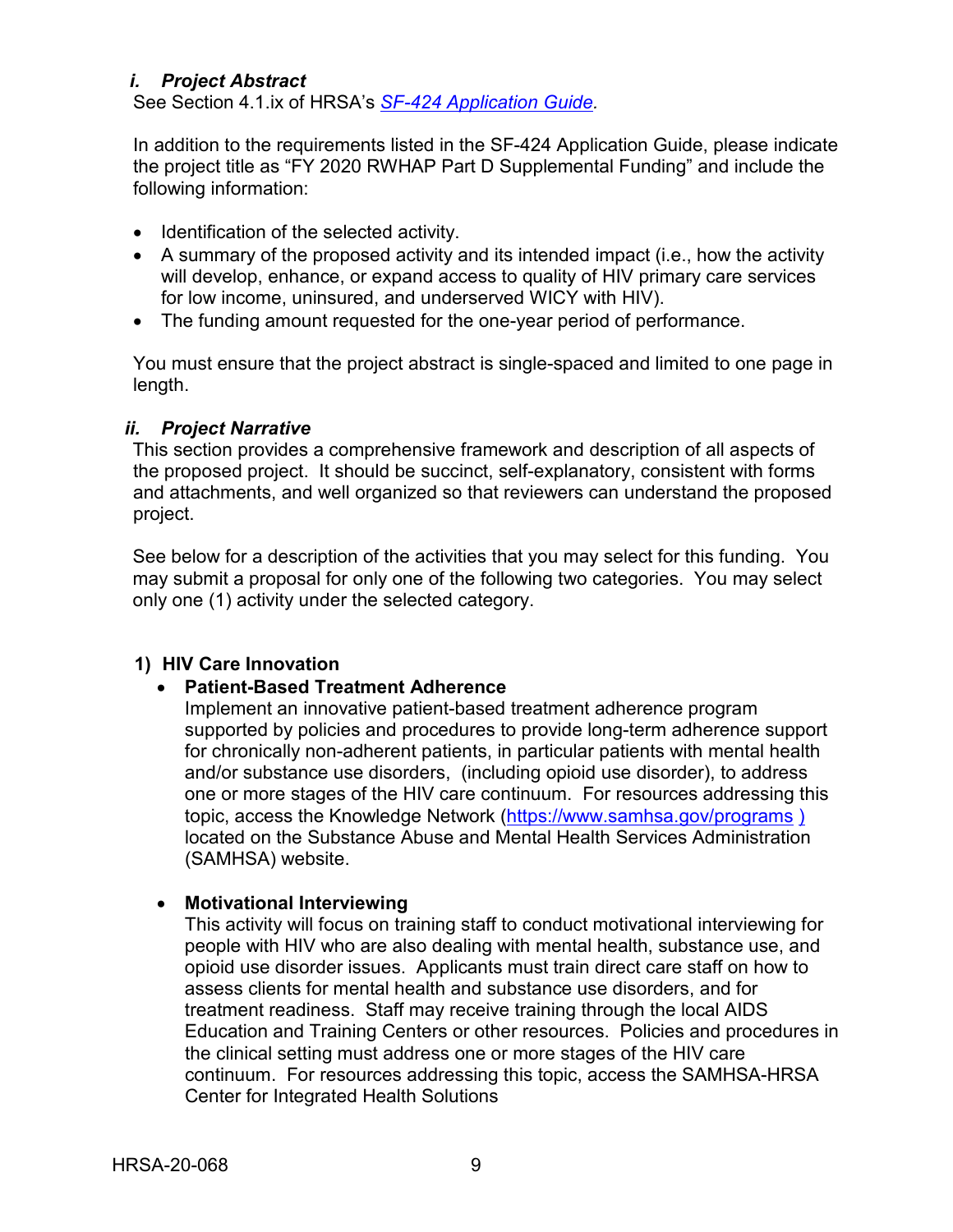[\(https://www.integration.samhsa.gov/clinical-practice/motivational-interviewing](https://www.integration.samhsa.gov/clinical-practice/motivational-interviewing) ) located on the SAMHSA website.

## • **Transitioning Youth into Adult HIV Care**

Implement transition-planning activities that include, but are not limited to, written policies, procedures, and staff training to assist youth in transitioning from pediatric to adult HIV medical care. Transition planning is a RWHAP Part D program requirement; therefore, this activity should focus on innovative approaches that build organizational capacity to effectively implement and manage the transition for the youth population (ages 13-24) and minimize negative impacts. Recommended activities should focus on collaborations with pediatric/adolescent programs, including RWHAP Part C Early Intervention Services recipients, to develop a transition process; capacity building to support the transition into the adult HIV medical care setting; and a mechanism for post transition assessment. Implementation efforts should include measurements for successful transition. The activity must address one or more of the stages of the HIV care continuum. For resources addressing this topic access US National Library of Medicine National Institutes of Health [\(https://www.ncbi.nlm.nih.gov/pubmed/28754584\)](https://www.ncbi.nlm.nih.gov/pubmed/28754584).

• **Intimate Partner Violence Screening & Counseling**

Implement intimate partner violence (IPV) screening and counseling in the clinical setting and establish referral networks to community-based social services organizations. The activity must address one or more of the stages of the HIV care continuum. For resources addressing this topic, access the IPV Toolkit [\(https://www.hrsa.gov/enews/past-issues/2017/october-05/mobilizing](https://www.hrsa.gov/enews/past-issues/2017/october-05/mobilizing-against-domestic-violence.html?utm_campaign=enews09212017&utm_medium=email&utm_source=govdelivery)[against-domestic](https://www.hrsa.gov/enews/past-issues/2017/october-05/mobilizing-against-domestic-violence.html?utm_campaign=enews09212017&utm_medium=email&utm_source=govdelivery)[violence.html?utm\\_campaign=enews09212017&utm\\_medium=email&utm\\_sou](https://www.hrsa.gov/enews/past-issues/2017/october-05/mobilizing-against-domestic-violence.html?utm_campaign=enews09212017&utm_medium=email&utm_source=govdelivery)

[rce=govdelivery\)](https://www.hrsa.gov/enews/past-issues/2017/october-05/mobilizing-against-domestic-violence.html?utm_campaign=enews09212017&utm_medium=email&utm_source=govdelivery) located on the HRSA Office of Women's Health website.

• **Youth Stable Housing Collaboration (Housing Opportunities for Persons with AIDS (HOPWA), State Based Programs and other Community Partners)**

Individuals with HIV who lack stable housing are more likely to delay HIV care, have poorer access to regular care, are less likely to receive optimal antiretroviral therapy, and are less likely to adhere to therapy. A disproportionate number of youth experience homelessness each year in the United States. If you select this activity, you must identify staff to coordinate services/referrals, and draft and implement a Youth Stable Housing Care Plan. You must include other partner organizations to help with this collaborative initiative and create a network of housing and HIV service programs that will employ strategies to reach, engage, support, and house homeless youth. For resources addressing this topic, access the Department of Housing and Urban Development (HUD) Exchange website

(https://www.hudexchange.info/programs/hopwa/) located on the U.S. HUD, Housing Opportunities for Persons With AIDS (HOPWA) website.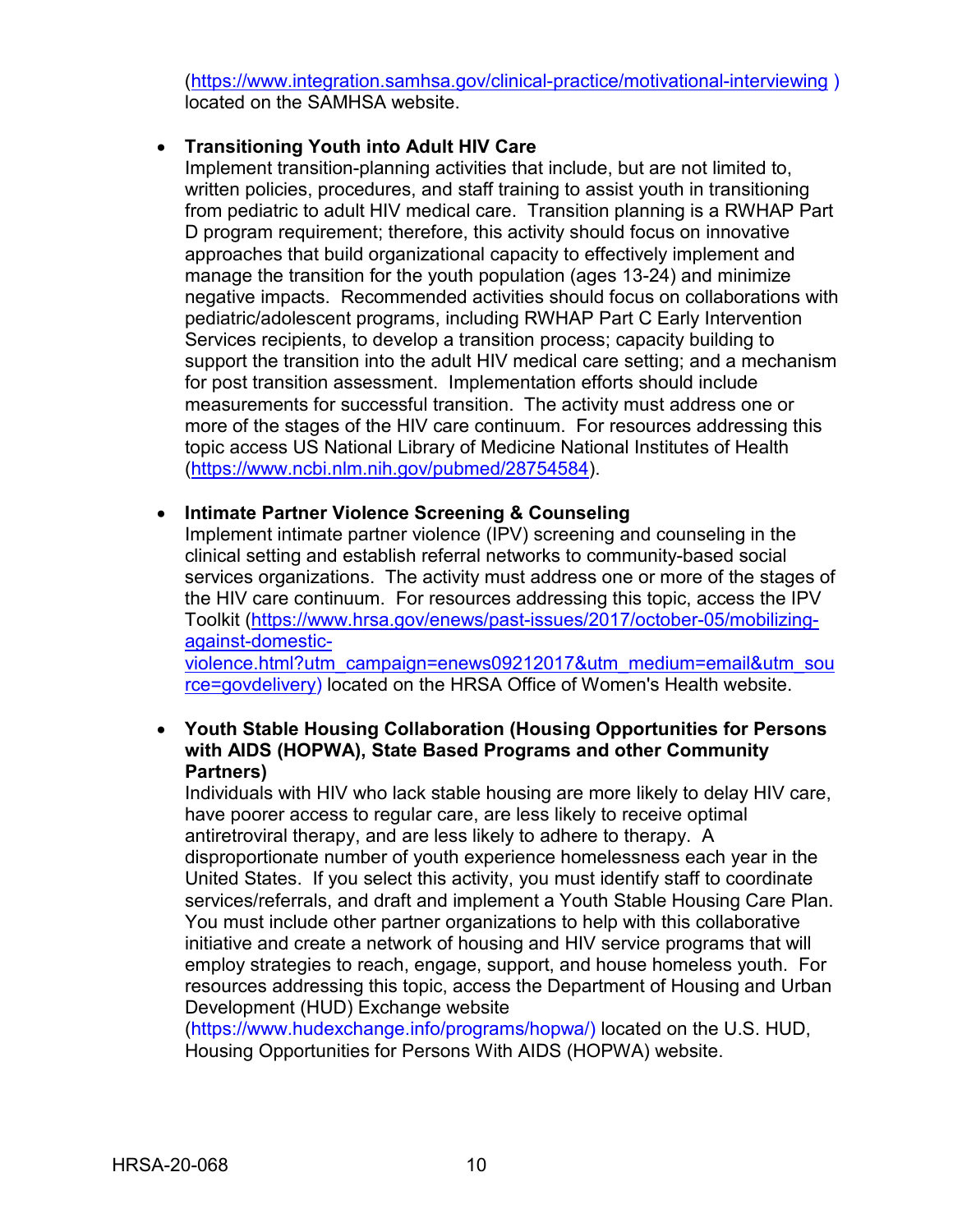## • **Rapid ART**

Effective rapid ART models include programs that have linked individuals newly diagnosed with HIV to HIV treatment and care, sometimes within the same or next day.<sup>[3](#page-14-0)</sup> These pilot projects demonstrated that as a result of rapid ART initiation, more participants were able to achieve viral suppression in a shorter time period compared with standard-of-care groups. Two other large, randomized controlled trials also demonstrated the optimal time to initiate ART, with a 50 percent reduction in morbidity and mortality among individuals with HIV who were randomized to receive ART immediately versus delaying initiation of ART. Through the administration of rapid ART, along with other effective innovative models of care for rapid linkage to and retention in care, HRSA anticipates timely improvements in health outcomes along the HIV care continuum. Applicants who select this activity will implement a Rapid ART program that provides antiretroviral medication to eligible people with HIV within seven to ten days of identification (for out of care individuals) or diagnosis. Since rapid ART initiation may be resource-intensive, requiring a multi-disciplinary team to coordinate the multiple steps of a positive test result, counseling, patient transportation, clinical evaluation, intake, accelerated insurance coverage and ART, these and other clinic and system-wide system changes are likely needed to assure rapid linkage to care and ART initiation.

## **2) Infrastructure Development**

#### • **Telemedicine**

Telehealth technologies can help improve access to quality health care and may be especially critical in remote areas and settings that lack sufficient health care services, including specialty behavioral health care. HRSA's Federal Office of Rural Health Policy's Definition of Telemedicine is the use of electronic communication and information technologies to provide or support clinical care at a distance. Included in this definition are patient counseling and case management. The term "telemedicine" also includes clinical activities such as mHealth, telehomecare, remote monitoring, e-health, and tele- ICUs. If you select this activity, you must develop and acquire, through lease or purchase, computer hardware and software, audio and video equipment, computer network equipment, interactive equipment, data terminal equipment, and other equipment that furthers the objectives of the applicant proposed telemedicine activity. Applicants who select this activity must describe technology requirements and each type of equipment employed along with its relevance to the project, how it contributes to cost-effective, timely, and accurate care, and ease of use. Discuss the telemedicine reimbursement environment and if Medicare, Medicaid, and/or private insurance in the applicant state(s) cover telemedicine services. For resources addressing this topic, access HRSA's Telehealth Resource Center Program [\(https://www.telehealthresourcecenter.org/](https://www.telehealthresourcecenter.org/) or [https://www.hrsa.gov/rural](https://www.hrsa.gov/rural-health/telehealth/index.html)[health/telehealth/index.html\)](https://www.hrsa.gov/rural-health/telehealth/index.html).

 $\overline{a}$ 

<span id="page-14-0"></span><sup>&</sup>lt;sup>3</sup> The RAPID ART Program Initiative for HIV Diagnoses (RAPID) in San Francisco. Beacon et al. *Conference on Retroviruses and Opportunistic Infections.* Abstract 93. Boston, Massachusetts, March 4- 7, 2018 [http://www.croiconference.org/sessions/rapid-art-program-initiative-hiv-diagnoses-rapid-san](http://www.croiconference.org/sessions/rapid-art-program-initiative-hiv-diagnoses-rapid-san-francisco)[francisco](http://www.croiconference.org/sessions/rapid-art-program-initiative-hiv-diagnoses-rapid-san-francisco)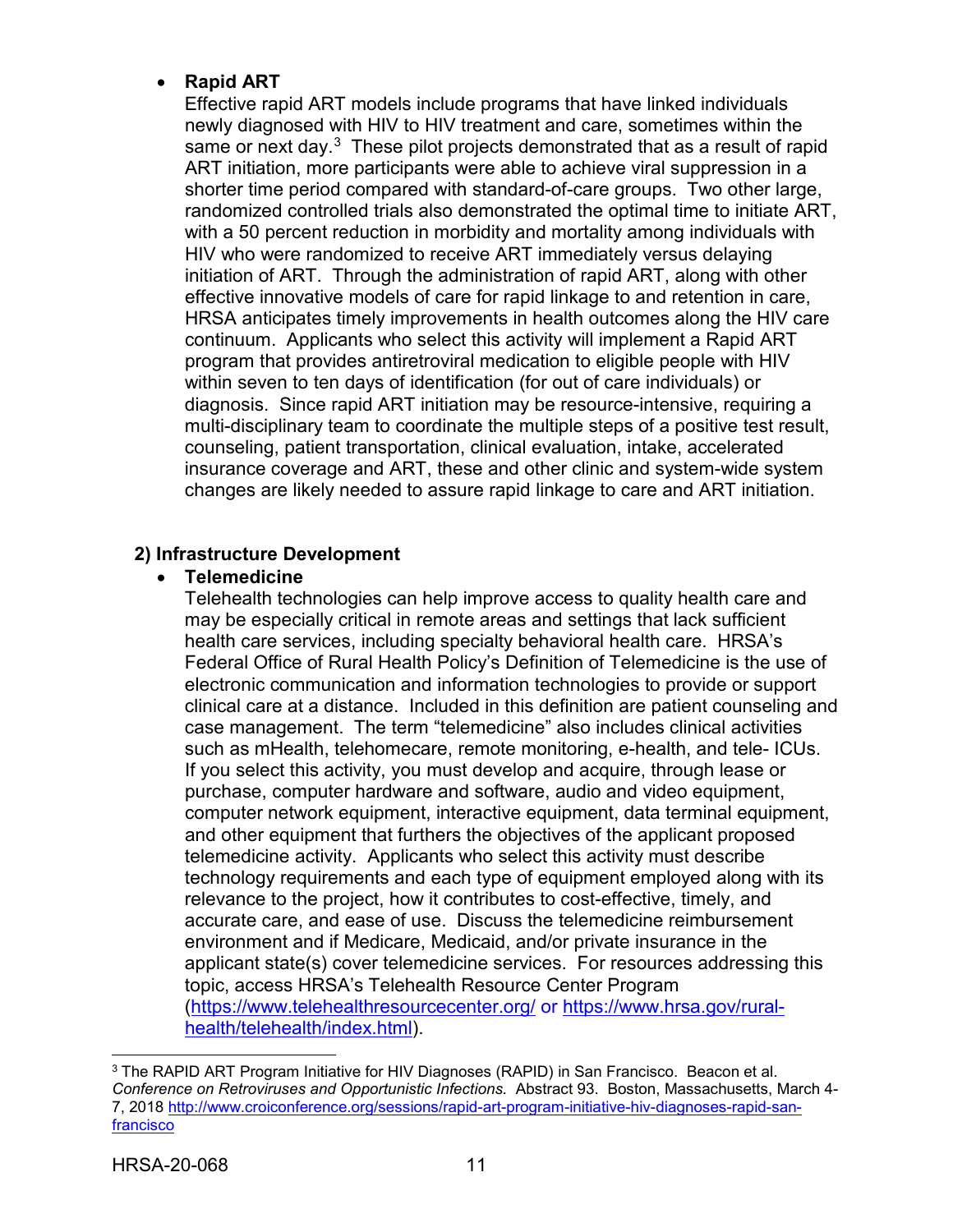Successful applications will contain the information below. Please use the following section headers for the narrative:

• *INTRODUCTION -- Corresponds to Section V's Review Criteria #1 Need and #2 Response*

Clearly indicate the **activity proposed under either HIV Care Innovation or Infrastructure Development**. Briefly describe the purpose of the proposed activity. Clearly indicate the category under which the proposed activity falls: 1) **HIV Care Innovation or** 2) **Infrastructure Development**. Discuss why your local community and/or organization is in need of capacity development funds and how the proposed activity will develop, enhance, or expand access to quality HIV primary care services for low income, uninsured, and underserved people with HIV. If the proposed activity is an expansion of a previously funded activity, clearly describe how the proposed activity builds upon and furthers the objectives of the previously funded activity in maximizing impact.

• *NEEDS ASSESSMENT -- Corresponds to Section V's Review Criteria #1 Need*  Outline the needs of the community and/or organization relative to the selected activity.

For **HIV Care Innovation activities**, clearly describe and document the target population(s) and their unmet health care needs. More specifically, describe how this targeted population(s) is disproportionately affected by the HIV epidemic and has poor health outcomes. Additionally, describe the service needs based on your evaluation of the gaps in the HIV care continuum for your target population(s) with HIV your organization serves. Provide data on the five stages of the HIV care continuum for your target population(s) with HIV using the most recent three calendar years of available data. You must clearly define the numerator and the denominator for each stage. Use the same numerators and denominators as outlined for the HHS Common HIV Core Indicators. Please present the data as a graph and/or table.

Regarding Rapid ART, discuss your organization's need of implementation and/or capacity development funds for rapid ART activities. Include a description of your organization's readiness and ability to implement rapid ART as a component within your current model of HIV care and treatment services. Describe the existing HIV medical and support service needs currently available to meet the needs of the identified client population; and the relevant gaps or barriers in your current service delivery model, including unmet needs, these capacity funds will address for newly diagnosed and out of care people with HIV. Discuss the workflows, including eligibility and intake processes that will be revised or adapted for rapid ART with the support of these capacity funds. Include current partnership or community collaborations, such as sources of newly-identified/newly-diagnosed or out of care people with HIV, which will be integral in successfully implementing rapid ART immediately upon referral.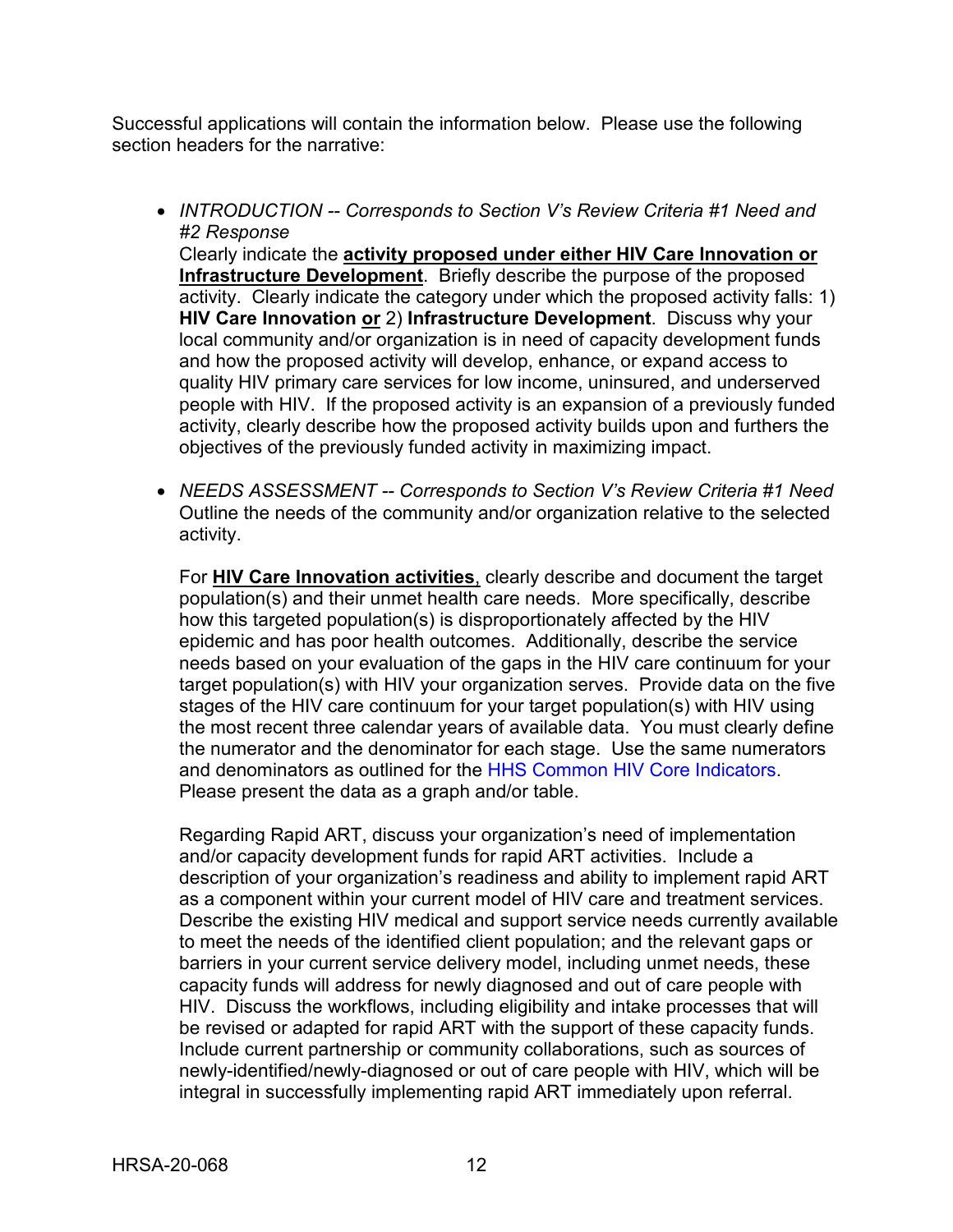For **Infrastructure Development activity**, clearly describe the gaps in organizational capacity that exist due to current limitations in system infrastructure. Provide information specific to the telemedicine activity and describe how these gaps or limitations are affecting the optimal provision of quality HIV primary care services and/or affecting your organization's ability to optimize your response to the changing health care landscape. Describe technology requirements and each type of equipment employed along with its relevance to the project, how it contributes to cost-effective, timely, and accurate care, and ease of use. Discuss the telemedicine reimbursement environment and if Medicare, Medicaid, and/or private insurance in your state(s) cover telemedicine services. Describe the proposed equipment (through lease or purchase), computer hardware and software, audio and video equipment, computer network equipment, interactive equipment, data terminal equipment, and other equipment that furthers the objectives of the proposed telemedicine activity.

• *METHODOLOGY -- Corresponds to Section V's Review Criteria #2 Response and #4 Impact*

Provide detailed information regarding the proposed methods that you will use to address the stated needs described in the needs assessment section. In addition, provide information regarding involvement of people with HIV in the activity, collaboration and coordination efforts, and sustainability plans as follows:

- o **Involvement of People with HIV:** People with HIV who receive services at a RWHAP-funded organization should be actively involved in the development, implementation, and evaluation of program and CQM activities. Describe how you will engage people with HIV and/or organizations that represent them in the implementation of this activity, including decision-making.
- o **Collaboration and Coordination:** In describing the methods by which you will implement the activity, outline the partners needed for this proposed activity, if applicable. Identify the tasks each partner proposes to perform and the amount of funding, if any, you expect to allocate to the partner. Include letters of support and/or letters of commitment from each partner and/or collaborating entity as **Attachment 4.**
- o **Sustainability:** Describe how you will maintain the efforts set forth in this activity after the period of federal funding ends. For example, describe how you will support the maintenance of systems, continued training of new staff, updates to policies and procedures, etc. In addition, describe how you intend to share or disseminate relevant information and/or products developed through the funded activity and lessons learned with other providers in the community and/or collaborators to this project.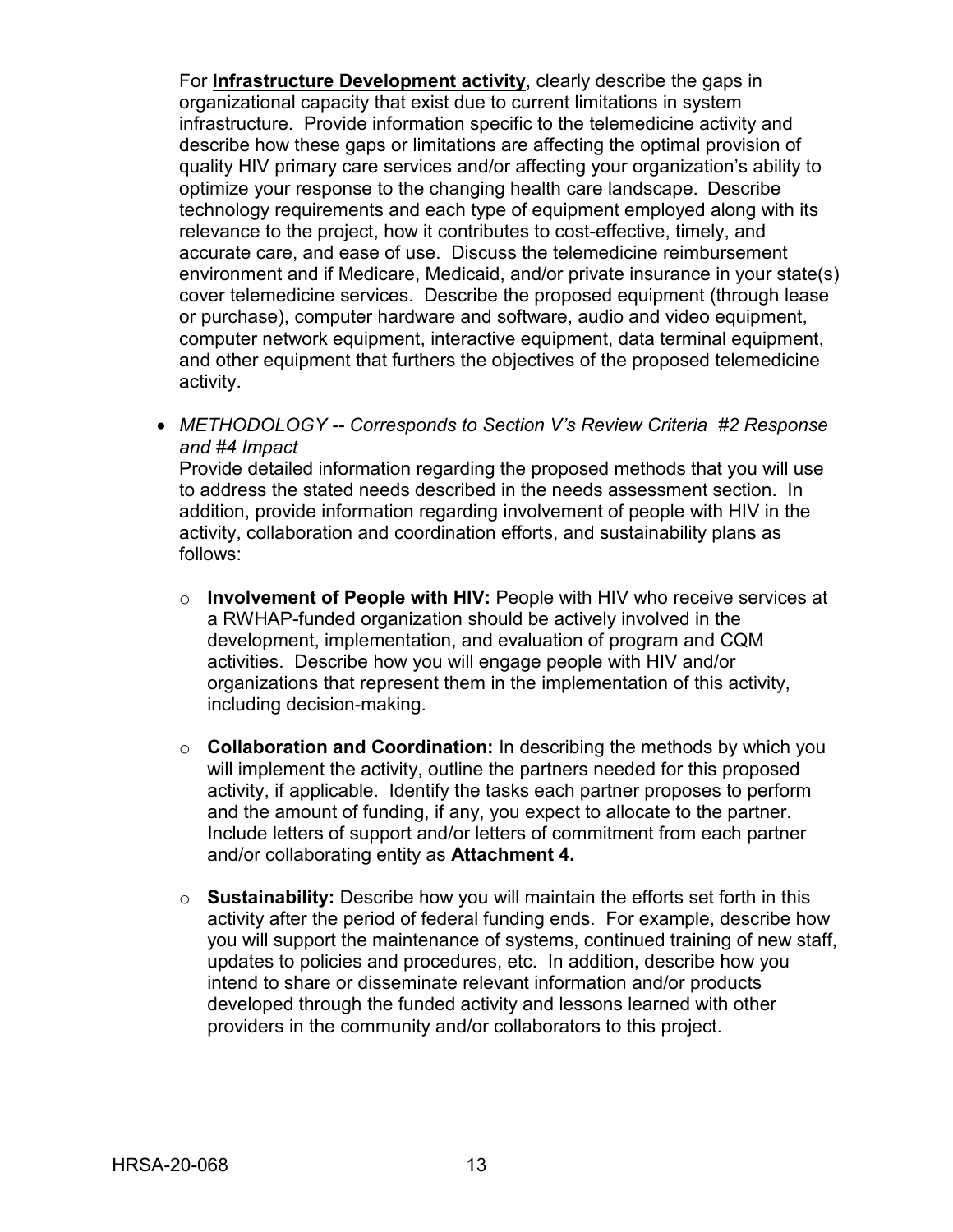• *WORK PLAN -- Corresponds to Section V's Review Criteria #2 Response and #4 Impact*

A work plan is a concise easy-to-read overview of your goals, strategies, objectives, activities, timeline, and staff responsible for implementing the program. You must submit the detailed work plan for the 12-month period of performance of August 1, 2020 – July 31, 2021. Describe the activity's goal, specify the objectives, and identify the key action steps that you will use to achieve the proposed goal. Use a timeline that includes each step of the proposed activity and target date for completion, and identifies staff responsible for the activities. As relevant, identify the measures you will use to evaluate success. As appropriate, identify meaningful support and collaboration with key partners in planning, designing, and implementing all activities. Please provide the above information in a table format.

Submit the work plan as **Attachment 1.**

• *RESOLUTION OF CHALLENGES -- Corresponds to Section V's Review Criterion #2 Response* 

Discuss challenges you are likely to encounter in the planning and implementation of your proposed HIV Care Innovation or Infrastructure Development project. Describe the specific activities or strategies you will use to mitigate or resolve anticipated challenges.

• *EVALUATION AND TECHNICAL SUPPORT CAPACITY -- Corresponds to Section V's Review Criteria #3 Evaluative Measures and #5 Resources/Capabilities* 

Describe the systems and processes you will use to track measures and evaluate progress toward meeting the goals and objectives of the proposed activities. Explain how you will use data to improve service delivery. More specifically, address the following:

- o **Data Collection and Management:** Describe the systems and processes that will support your organization's monitoring of the proposed activity, including performance outcomes. Include a description of how your organization will collect, manage, and analyze data (e.g., assign skilled staff, data management software).
- o **Project Evaluation:** Describe the evaluation plan that will monitor ongoing processes and progress toward the goals and objectives of the proposed activity. Describe the plan for the program performance evaluation that will contribute to continuous quality improvement. Describe how you will share evaluation results internally with program staff and externally with key stakeholders (including people with HIV) to improve program implementation and outcomes.

If applicable, provide a brief description of the CQM program, and other resources devoted to CQM.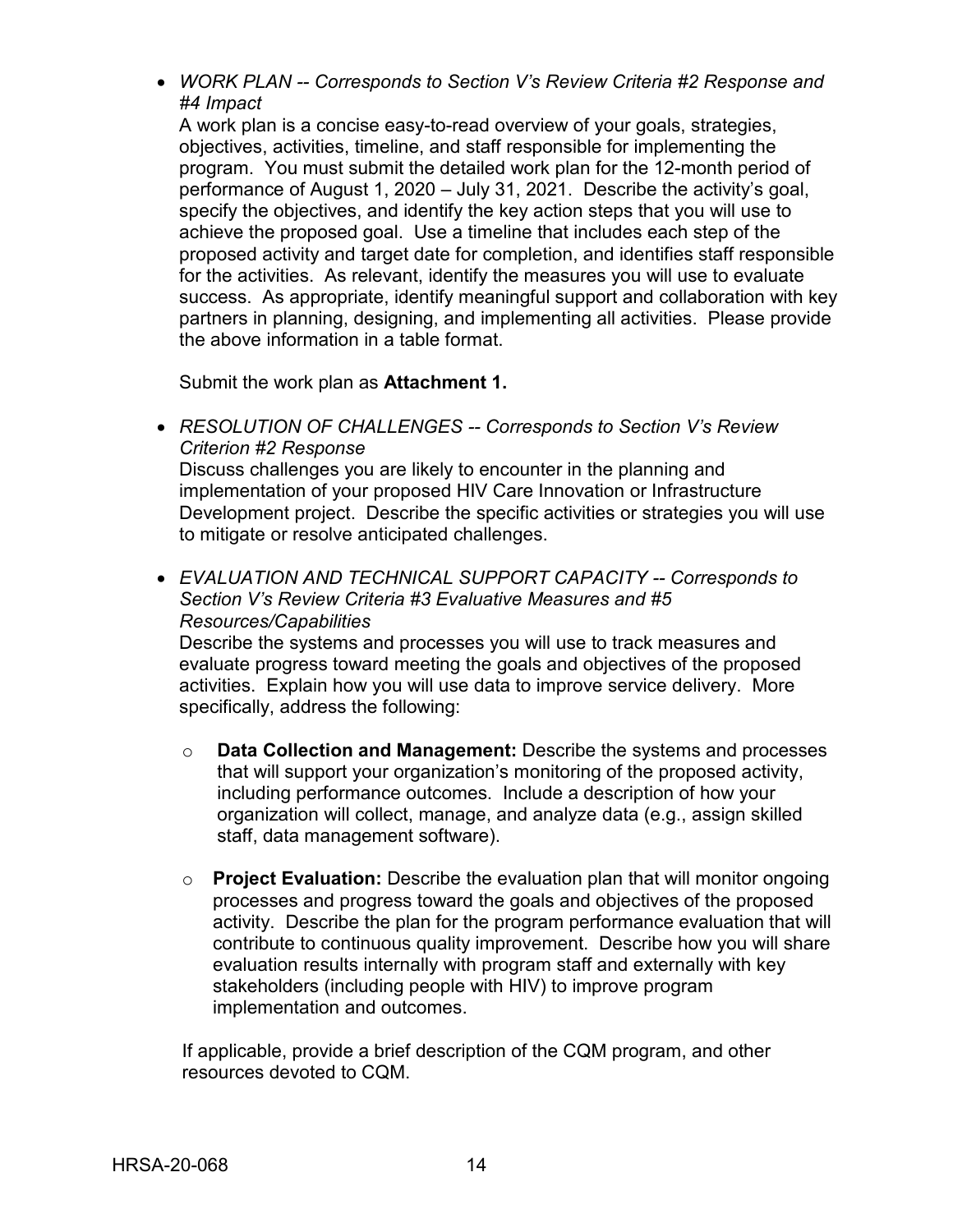• *ORGANIZATIONAL INFORMATION -- Corresponds to Section V's Review Criterion #5*

Describe the organizational skills, capabilities, and resources, including staff that will contribute to your organization's ability to carry out the proposed activity. Highlight key staff with relevant expertise and experience with similar work. This information should align with the staffing plan provided in **Attachment 2** and the biographical sketches of key personnel provided in **Attachment 3**. In addition, describe your experience with fiscal management of grants and contracts. Include information on your organization's experience managing multiple federal grants.

# **NARRATIVE GUIDANCE**

To ensure that you fully address the review criteria, this table provides a crosswalk between the narrative language and where each section falls within the review criteria. Any attachments referenced in a narrative section may be considered during the objective review.

| <b>Narrative Section</b>                | <b>Review Criteria</b>                           |
|-----------------------------------------|--------------------------------------------------|
| Introduction                            | (1) Need and (2) Response                        |
| <b>Needs Assessment</b>                 | $(1)$ Need                                       |
| Methodology                             | $(2)$ Response and $(4)$ Impact                  |
| <b>Work Plan</b>                        | (2) Response and (4) Impact                      |
| <b>Resolution of Challenges</b>         | (2) Response                                     |
| <b>Evaluation and Technical Support</b> | (3) Evaluative Measures and                      |
| Capacity                                | (5) Resources/Capabilities                       |
| Organizational Information              | (5) Resources/Capabilities                       |
| <b>Budget and Budget Narrative</b>      | (6) Support Requested – the budget section       |
|                                         | should include sufficient justification to allow |
|                                         | reviewers to determine the reasonableness        |
|                                         | of the support requested.                        |

## <span id="page-18-0"></span>*iii. Budget*

See Section 4.1.iv of HRSA's *SF-424 [Application Guide.](http://www.hrsa.gov/grants/apply/applicationguide/sf424guide.pdf)* Please note: the directions offered in the SF-424 Application Guide may differ from those offered by Grants.gov. Follow the instructions included in the Application Guide and the additional budget instructions provided below. A budget that follows the Application Guide will ensure that, if HRSA selects the application for funding, you will have a well-organized plan and by carefully following the approved plan can avoid audit issues during the implementation phase.

**Reminder:** The Total Project or Program Costs are the total allowable costs (inclusive of direct **and** indirect costs) incurred by the recipient to carry out a HRSAsupported project or activity. Total project or program costs include costs charged to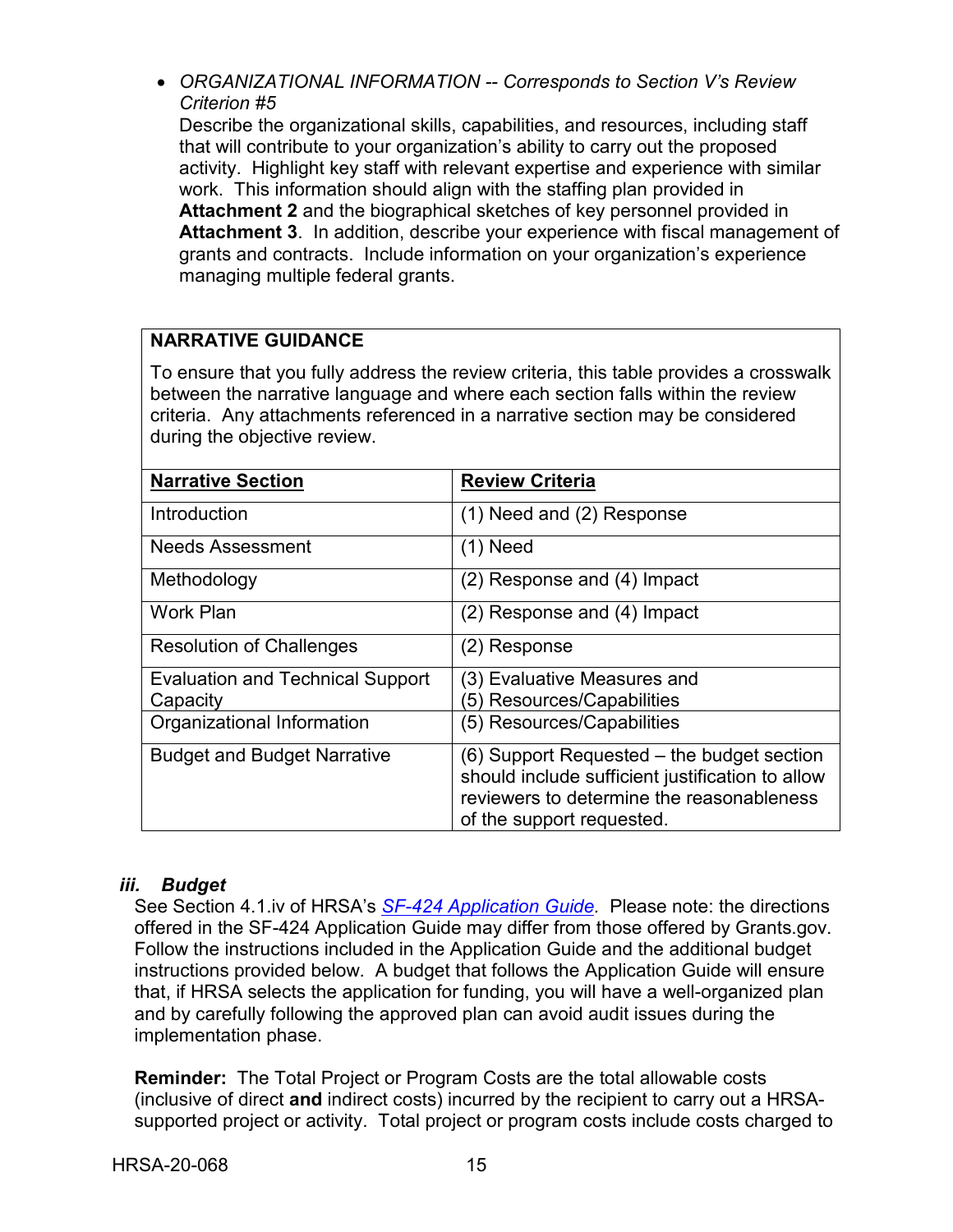the award and costs borne by the recipient to satisfy a matching or cost-sharing requirement, as applicable.

In addition, the RWHAP Part D program requires the following:

*Line item budget:* In addition to the SF-424 Application Guide requirements, you must also provide the line item budget and budget narrative according to each object class category (e.g., Personnel, Fringe Benefits, Travel). The budget allocations on the line item budget must relate to the activities proposed in the project narrative, including the work plan. In order to evaluate your adherence to RWHAP Part D legislative budget requirements, submit a program-specific line item budget for the one-year period of performance and highlight in **bold** any administrative costs.

The line item budget requested must not exceed the total funding ceiling amount. In addition, the total amount requested on the SF-424A and the total amount listed on the line item budget must match. Please list personnel separately by position title and the name of the individual for each position title, or note if position is vacant. In addition, designate the full time equivalent (FTE). Upload the line item budget as **Attachment 5**.

NOTE: HRSA recommends that you convert or scan the budgets into PDF format for submission. Do not submit Excel spreadsheets. Submit the program-specific line item budget in table format, listing the object class categories (e.g., Personnel, Fringe Benefits, Travel) in a column down the left hand side.

By law, not more than 10 percent of a RWHAP Part D award (including the RWHAP Part D base award) can be spent on administrative costs. This includes Part D WICY Supplemental Administrative costs. Allocate to administrative costs staff activities that are administrative in nature. For further guidance on the treatment of costs under the 10 percent administrative limit, refer to [PCN 15-01 Treatment of Costs](https://hab.hrsa.gov/program-grants-management/policy-notices-and-program-letters)  [under the 10 Percent Administrative Cap for Ryan White HIV/AIDS Programs Parts](https://hab.hrsa.gov/program-grants-management/policy-notices-and-program-letters)  [A, B. C and D](https://hab.hrsa.gov/program-grants-management/policy-notices-and-program-letters) and [Frequently Asked Questions](hhttps://hab.hrsa.gov/program-grants-management/policy-notices-and-program-letters) for PCN 15-01.

The Department of Defense and Labor, Health and Human Services, and Education Appropriations Act, 2019 and Continuing Appropriations Act, 2019 (P.L. 115-245), Division B, § 202 states, "None of the funds appropriated in this title shall be used to pay the salary of an individual, through a grant or other extramural mechanism, at a rate in excess of Executive Level II." See Section 4.1.iv Budget – Salary Limitation of HRSA's *SF-424 [Application Guide](http://www.hrsa.gov/grants/apply/applicationguide/sf424guide.pdf)* for additional information. Note that these or other salary limitations may apply in the following FY, as required by law.

Review [PCN 16-02 Ryan White HIV/AIDS Program Services: Eligible Individuals and](https://hab.hrsa.gov/program-grants-management/policy-notices-and-program-letters)  [Allowable Uses of Funds](https://hab.hrsa.gov/program-grants-management/policy-notices-and-program-letters) for allowable uses of RWHAP funds.

## <span id="page-19-0"></span>*iv. Budget Narrative*

See Section 4.1.v. of HRSA's *SF-424 [Application Guide.](http://www.hrsa.gov/grants/apply/applicationguide/sf424guide.pdf)*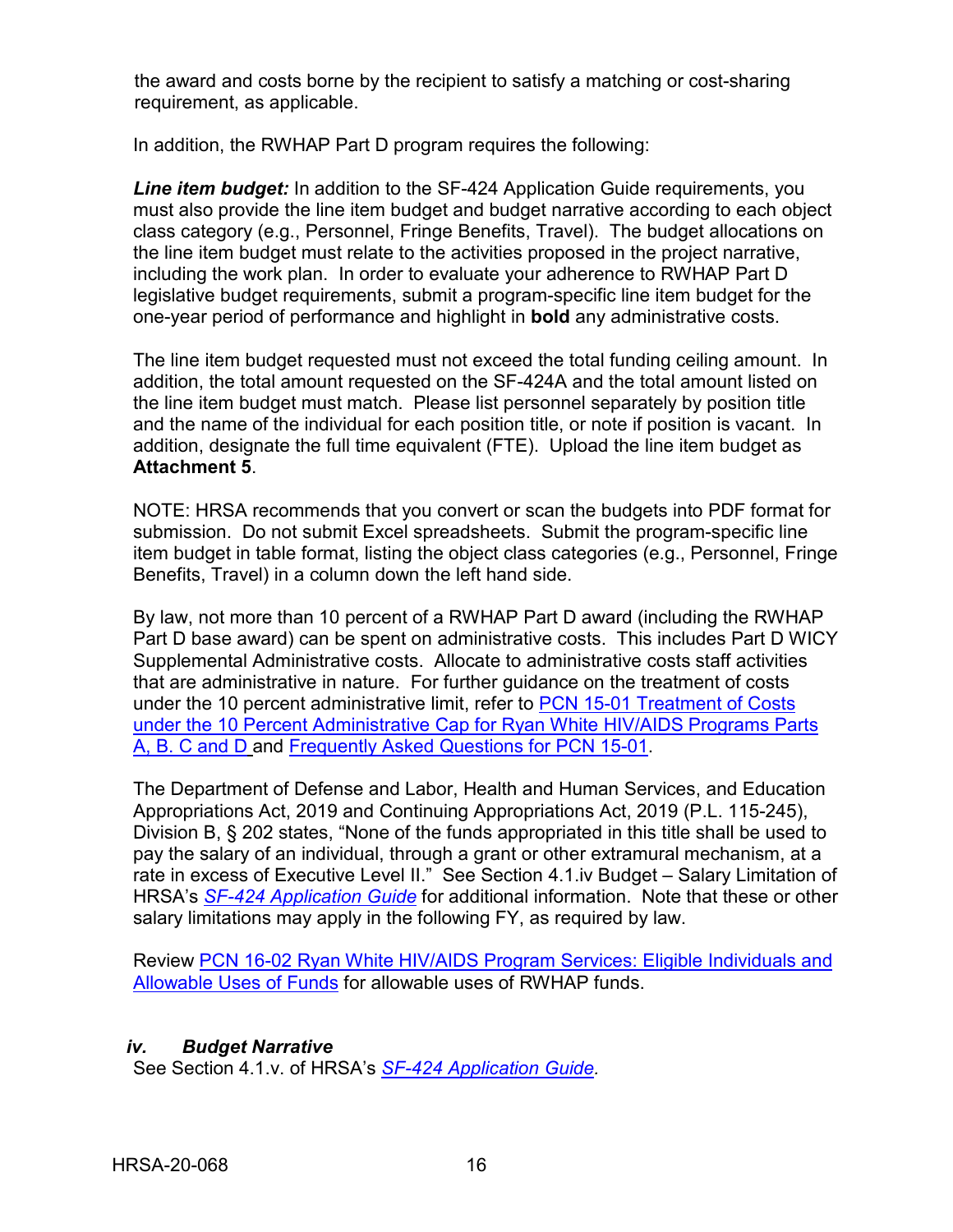In addition, RWHAP Part D Supplemental Funding program requires a budget narrative that clearly explains the amounts requested for each line in the line item budget.

#### <span id="page-20-0"></span>*v. Attachments*

Provide the following items in the order specified below to complete the content of the application. **Unless otherwise noted, attachments count toward the application page limit.** Indirect cost rate agreements and proof of non-profit status (if applicable) will not count toward the page limit. You must clearly label **each attachment**.

## *Attachment 1: Work Plan (Required)*

Attach the work plan for the project that includes all information detailed in Section [IV.2.ii. Project Narrative.](#page-12-1) If you will make subawards or expend funds on contracts, describe how your organization will ensure proper documentation of funds. As stated, please use a table format for the work plan.

#### *Attachment 2: Staffing Plan and Job Descriptions for Key Personnel (see Section 4.1. of*  HRSA's *SF-424 [Application Guide\)](http://www.hrsa.gov/grants/apply/applicationguide/sf424guide.pdf) (Required)*

Keep each job description to one page in length as much as is possible. Key personnel include the program director and other individuals who contribute to the programmatic development or execution of the activity in a substantive and measurable way, whether or not they are funded by the grant. Include the role, responsibilities, and qualifications of proposed project staff and the FTE associated with the position(s). Also, please include a description of your organization's timekeeping process to ensure that you will comply with the federal standards related to documenting personnel costs. It may be helpful to supply this information in a table.

#### *Attachment 3: Biographical Sketches of Key Personnel (Required)*

Include biographical sketches for persons occupying the key positions described in Attachment 2, not to exceed two pages in length per person. In the event that a biographical sketch is included for an identified individual not yet hired, include a letter of commitment from that person with the biographical sketch.

# *Attachment 4: Letters of Agreement, Memoranda of Understanding, and/or*

*Description(s) of Proposed/Existing Contracts (project-specific) (if applicable)* Provide any documents that describe working relationships between your organization and other entities and programs cited in the proposal. Documents that confirm actual or pending contractual or other agreements should clearly describe the roles of the contractors and any deliverable. Make sure any letters of agreement are signed and dated.

#### *Attachment 5: Program-specific Line Item Budget (Required)*

Submit as a PDF document a program-specific line item budget for the 1-year period of performance. Reference Section IV.2.iii for details.

*Attachment 6: Federally Negotiated Indirect Cost Rate Agreement (If applicable)*  Submit a copy of the current agreement. This does not count towards the page limit.

HRSA-20-068 17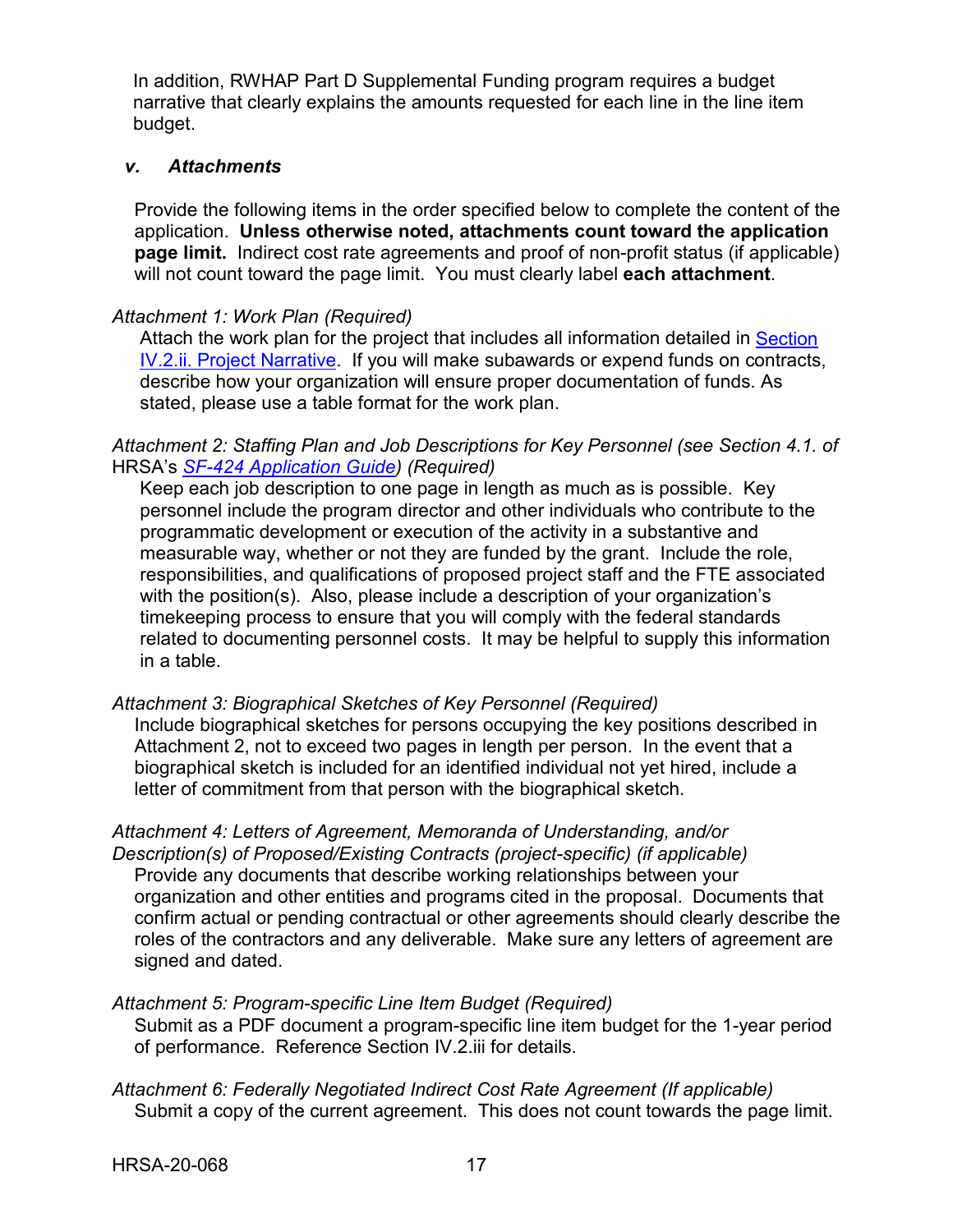#### *Attachments 7-15: Other Relevant Documents (If applicable)*

Include here any other documents that are relevant to the application. Please note that all optional attachments count toward the 30-page limit*.*

#### <span id="page-21-0"></span>**3. Dun and Bradstreet Data Universal Numbering System (DUNS) Number and System for Award Management**

You must obtain a valid DUNS number, also known as the Unique Entity Identifier, for your organization/agency and provide that number in the application. You must also register with the System for Award Management (SAM) and continue to maintain active SAM registration with current information at all times during which you have an active federal award or an application or plan under consideration by an agency (unless the applicant is an individual or federal agency that is exempted from those requirements under 2 CFR § 25.110(b) or (c), or has an exception approved by the agency under 2 CFR § 25.110(d))**.**

HRSA may not make an award to an applicant until the applicant has complied with all applicable DUNS and SAM requirements and, if an applicant has not fully complied with the requirements by the time HRSA is ready to make an award, HRSA may determine that the applicant is not qualified to receive an award and use that determination as the basis for making an award to another applicant.

If you have already completed Grants.gov registration for HRSA or another federal agency, confirm that the registration is still active and that the Authorized Organization Representative (AOR) has been approved.

The Grants.gov registration process requires information in three separate systems:

- Dun and Bradstreet [\(http://www.dnb.com/duns-number.html\)](http://www.dnb.com/duns-number.html)
- System for Award Management (SAM) [\(https://www.sam.gov\)](https://www.sam.gov/)
- Grants.gov [\(http://www.grants.gov/\)](http://www.grants.gov/)

For further details, see Section 3.1 of HRSA's *SF-424 [Application Guide.](http://www.hrsa.gov/grants/apply/applicationguide/sf424guide.pdf)*

**[SAM.GOV](http://sam.gov/) ALERT:** For your SAM.gov registration, you must submit a [notarized letter](https://www.fsd.gov/fsd-gov/answer.do?sysparm_kbid=d2e67885db0d5f00b3257d321f96194b&sysparm_search=kb0013183) appointing the authorized Entity Administrator. The review process changed for the Federal Assistance community on June 11, 2018.

In accordance with the Federal Government's efforts to reduce reporting burden for recipients of federal financial assistance, the general certification and representation requirements contained in the Standard Form 424B (SF-424B) – Assurances – Non-Construction Programs, and the Standard Form 424D (SF-424D) – Assurances – Construction Programs, have been standardized federal-wide. Effective January 1, 2020, the updated common certification and representation requirements will be stored and maintained within SAM. Organizations or individuals applying for federal financial assistance as of January 1, 2020, must validate the federally required common certifications and representations annually through SAM located at [SAM.gov.](https://www.sam.gov/)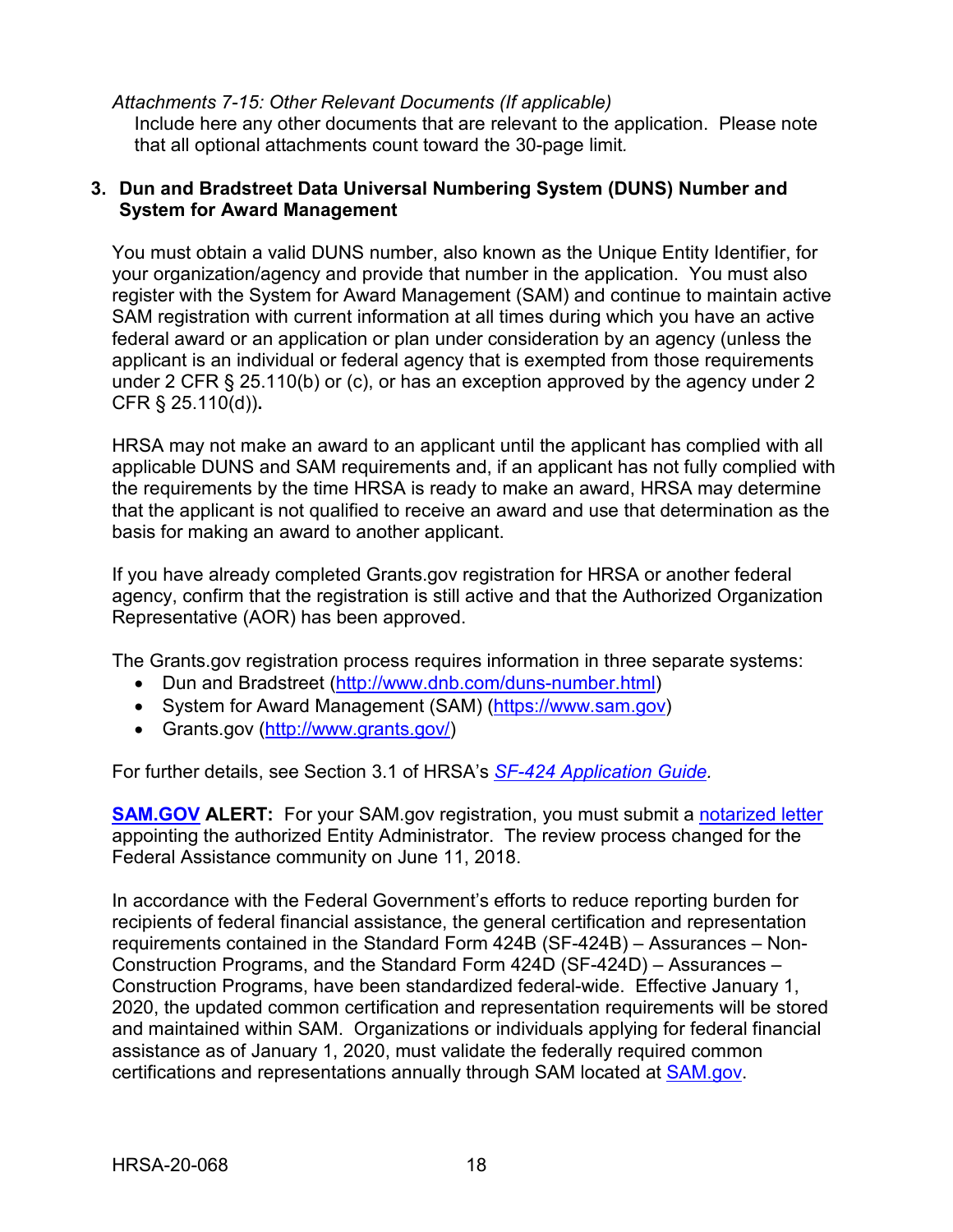**If you fail to allow ample time to complete registration with SAM or Grants.gov, you will not be eligible for a deadline extension or waiver of the electronic submission requirement.**

## <span id="page-22-0"></span>**4. Submission Dates and Times**

#### **Application Due Date**

The due date for applications under this NOFO is *February 7, 2020, at 11:59 p.m. ET*. HRSA suggests submitting applications to Grants.gov at least **3 calendar days before the deadline** to allow for any unforeseen circumstances. See Section 8.2.5 – Summary of emails from Grants.gov of HRSA's *[SF-424 Application Guide](http://www.hrsa.gov/grants/apply/applicationguide/sf424guide.pdf)* for additional information.

## <span id="page-22-1"></span>**5. Intergovernmental Review**

The RWHAP Part D Supplemental Funding is a program subject to the provisions of Executive Order 12372, as implemented by 45 CFR part 100. See Executive Order 12372 in the HHS Grants Policy Statement.

See Section 4.1 ii of HRSA's *SF-424 [Application Guide](http://www.hrsa.gov/grants/apply/applicationguide/sf424guide.pdf)* for additional information.

## <span id="page-22-2"></span>**6. Funding Restrictions**

You may request funding for a period of performance of up to one year, at no more than \$150,000 (inclusive of direct **and** administrative costs). This program notice is subject to the appropriation of funds, and is a contingency action taken to ensure that, should funds become available for this purpose, HRSA can process applications and award funds in a timely manner.

The General Provisions in Division B of the Department of Defense and Labor, Health and Human Services, and Education Appropriations Act, 2019 and Continuing Appropriations Act, 2019 (P.L. 115-245), pursuant to the Continuing Appropriations Act, 2020, and Health Extenders Act of 2019 (P.L. 116-59), Division A, § 101(8), are in effect at the time this NOFO is posted. Please see Section 4.1 of HRSA's *SF-424 Application Guide* for additional information. Note that these or other restrictions will apply, as required by law in subsequent appropriations acts for FY 2020. HRSA will issue an NOA that references the final FY 2020 appropriations act.

You cannot use funds under this notice for the following purposes:

- Charges that are billable to third party payers (e.g., private health insurance, prepaid health plans, Medicaid, Medicare, Department of Housing and Urban Development funding for housing services, other RWHAP funding including AIDS Drug Assistance Program)
- To directly provide health care services (e.g., HIV care, counseling and testing) that duplicate existing services
- Clinical research
- Nursing home care
- Cash payments to intended recipients of RWHAP services
- Purchase or improvement of land
- Purchase, construction, or major alterations or renovations on any building or

HRSA-20-068 19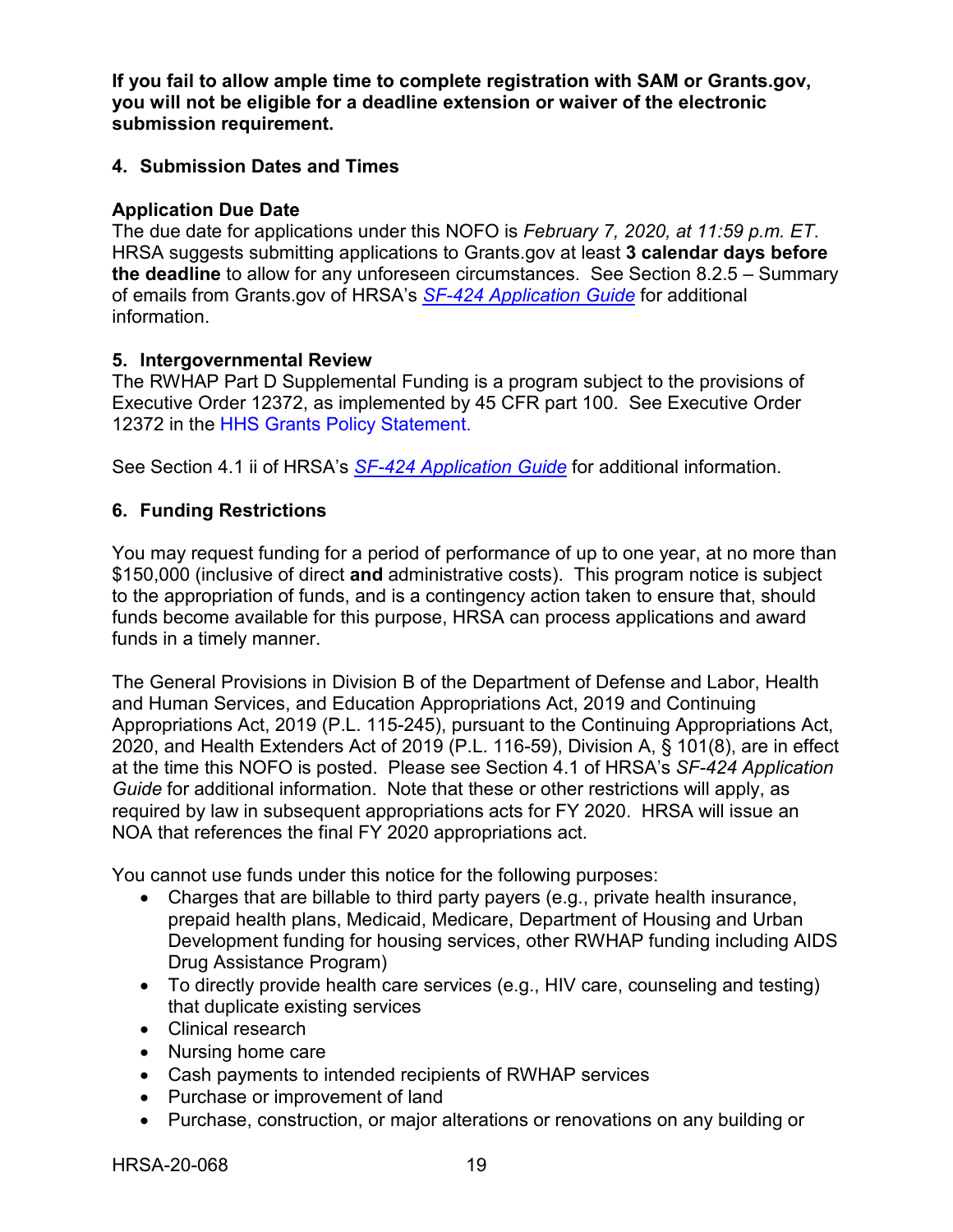- other facility (see  $\frac{45}{15}$  CFR part 75 subpart A Definitions)
- Pre-Exposure Prophylaxis (PrEP), non-occupational post-exposure prophylaxis (nPEP) medications, or related medical services. As outlined in the [June 22,](https://hab.hrsa.gov/sites/default/files/hab/Global/prepletter062216_0.pdf) [2016 RWHAP and PrEP program letter,](https://hab.hrsa.gov/sites/default/files/hab/Global/prepletter062216_0.pdf) the RWHAP legislation provides grant funds to be used for the care and treatment of people with HIV, thus prohibiting the use of RWHAP funds for PrEP medications or related medical services, such as physician visits and laboratory costs. RWHAP Part D funds can be used toward psychosocial support services, a component of family-centered care, which may include counseling and testing and information on PrEP to eligible clients' partners and affected family members, within the context of a comprehensive PrEP program
- Purchase of sterile needles or syringes for the purposes of hypodermic injection of any illegal drug. Some aspects of syringe services programs are allowable with HRSA's prior approval and in compliance with HHS and HRSA policy (see: [https://www.aids.gov/federal-resources/policies/syringe-services-programs/\)](https://www.aids.gov/federal-resources/policies/syringe-services-programs/).
- Development of materials designed to directly promote or encourage intravenous drug use or sexual activity, whether homosexual or heterosexual
- Research
- International travel
- Long-term activities; instead, the activities should be short-term in nature with a targeted completion by the end of the one-year project period

You can find other non-allowable costs in [45 CFR part 75](https://www.ecfr.gov/cgi-bin/retrieveECFR?gp=1&SID=4d52364ec83fab994c665943dadf9cf7&ty=HTML&h=L&r=PART&n=pt45.1.75) – subpart E Cost Principles.

You are required to have the necessary policies, procedures, and financial controls in place to ensure that your organization complies with all legal requirements and restrictions applicable to the receipt of federal funding including statutory restrictions on use of funds for lobbying, executive salaries, gun control, abortion, etc. Like those for all other applicable grants requirements, the effectiveness of these policies, procedures, and controls is subject to audit.

All program income generated as a result of awarded funds must be used for approved project-related activities. The program income alternative applied to the award(s) under the program will be the addition/additive alternative. You can find post-award requirements for program income at [45 CFR § 75.307.](https://www.ecfr.gov/cgi-bin/retrieveECFR?gp=1&SID=4d52364ec83fab994c665943dadf9cf7&ty=HTML&h=L&r=PART&n=pt45.1.75)

# <span id="page-23-0"></span>**V. Application Review Information**

#### <span id="page-23-1"></span>**1. Review Criteria**

HRSA has procedures for assessing the technical merit of applications to provide for an objective review and to assist you in understanding the standards against which your application will be reviewed. HRSA has critical indicators for each review criterion to assist you in presenting pertinent information related to that criterion and to provide the reviewer with a standard for evaluation.

These criteria are the basis upon which the reviewers will evaluate and score the merit of the application. The entire proposal will be considered during objective review,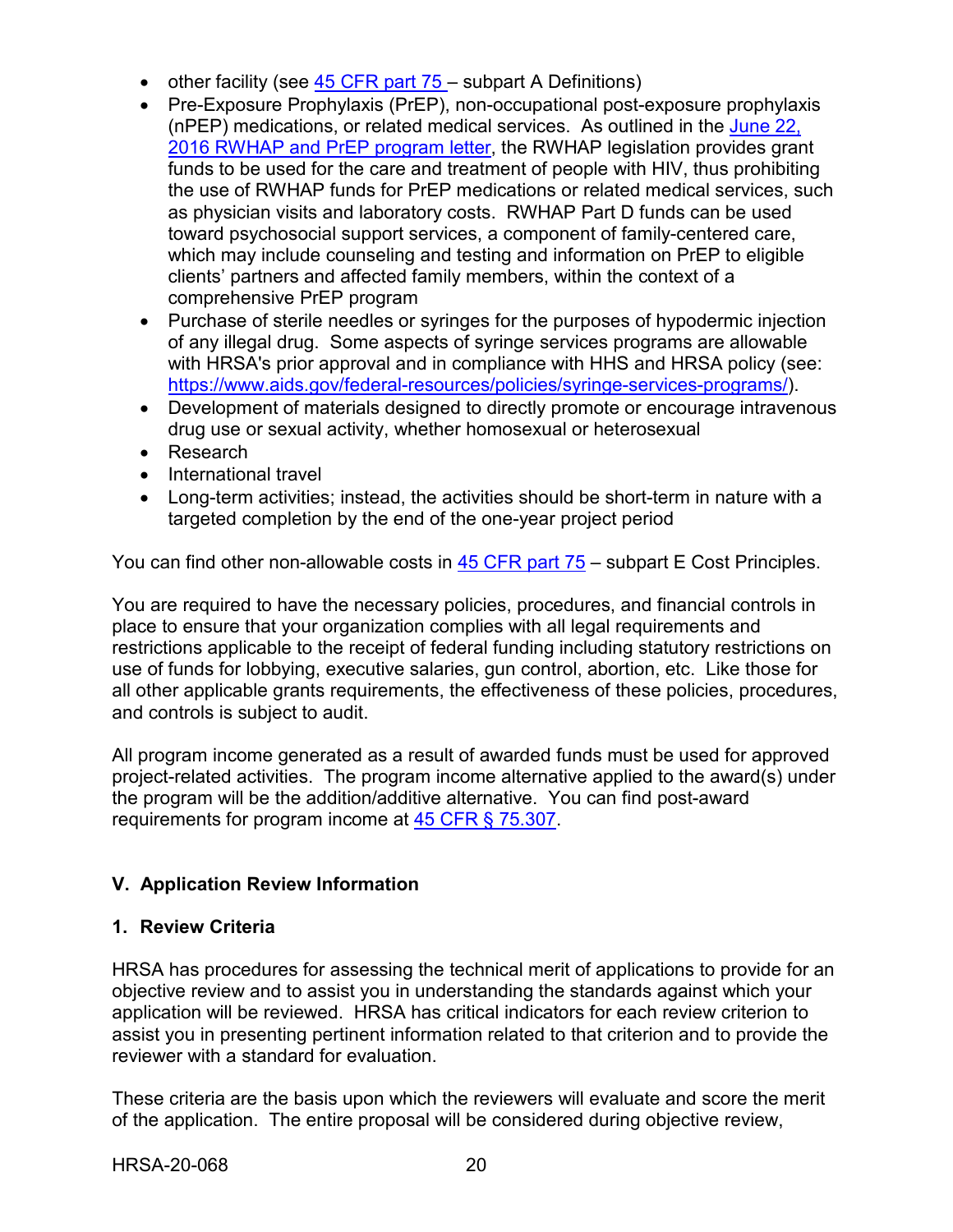Review criteria are used to review and rank applications. The RWHAP Part D program has six (6) review criteria. See the review criteria outlined below with specific detail and scoring points.

## *Criterion 1: NEED (20 points) – Corresponds to Section IV's Introduction and Needs Assessment*

- The extent to which the application demonstrates the problem and associated contributing factors to the problem.
- The strength of the applicant's justification for the need for Part D supplemental funds in the proposed service area and for the WICY population(s) with HIV based on the identified gap(s) in their HIV care continuum.
- The extent to which the applicant documents how the organization's targeted population(s) is disproportionately affected by the HIV epidemic and have poor health outcomes.
- The completeness of the baseline data reported for each stage in the organization's HIV care continuum for the most recent three calendar years of available data with clear numerators and denominators that align with the HHS Common HIV Core Indicators.

#### *Criterion 2: RESPONSE (25 points) – Corresponds to Section IV's Introduction, Methodology, Work Plan, and Resolution of Challenges*

- The extent to which the proposed project responds to the "Purpose" included in the program description.
- The strength of the proposed goals and objectives and their relationship to the identified project.
- The extent to which the activities described in the application are capable of addressing the problem and attaining the project objectives.
- The strength of the proposed work plan as evidenced by measurable and appropriate objectives.
- The extent to which people with HIV are engaged in the implementation of the activity, including decision-making.
- The clarity and strength of the solution-oriented approaches for addressing the potential challenges.
- The clarity and strength of the roles for identified partners in the proposed project, and the tasks for each partner as described in the letters of support/commitment, if applicable.

## *Criterion 3: EVALUATIVE MEASURES (10 points) – Corresponds to Section IV's Evaluation and Technical Support Capacity*

- The strength and effectiveness of the method proposed to monitor and evaluate the project results.
- Evidence that the evaluative measures will be able to assess: 1) to what extent the program objectives have been met, and 2) to what extent these can be attributed to the project.

*Criterion 4: IMPACT (15 points) – Corresponds to Section IV's Methodology and Work Plan*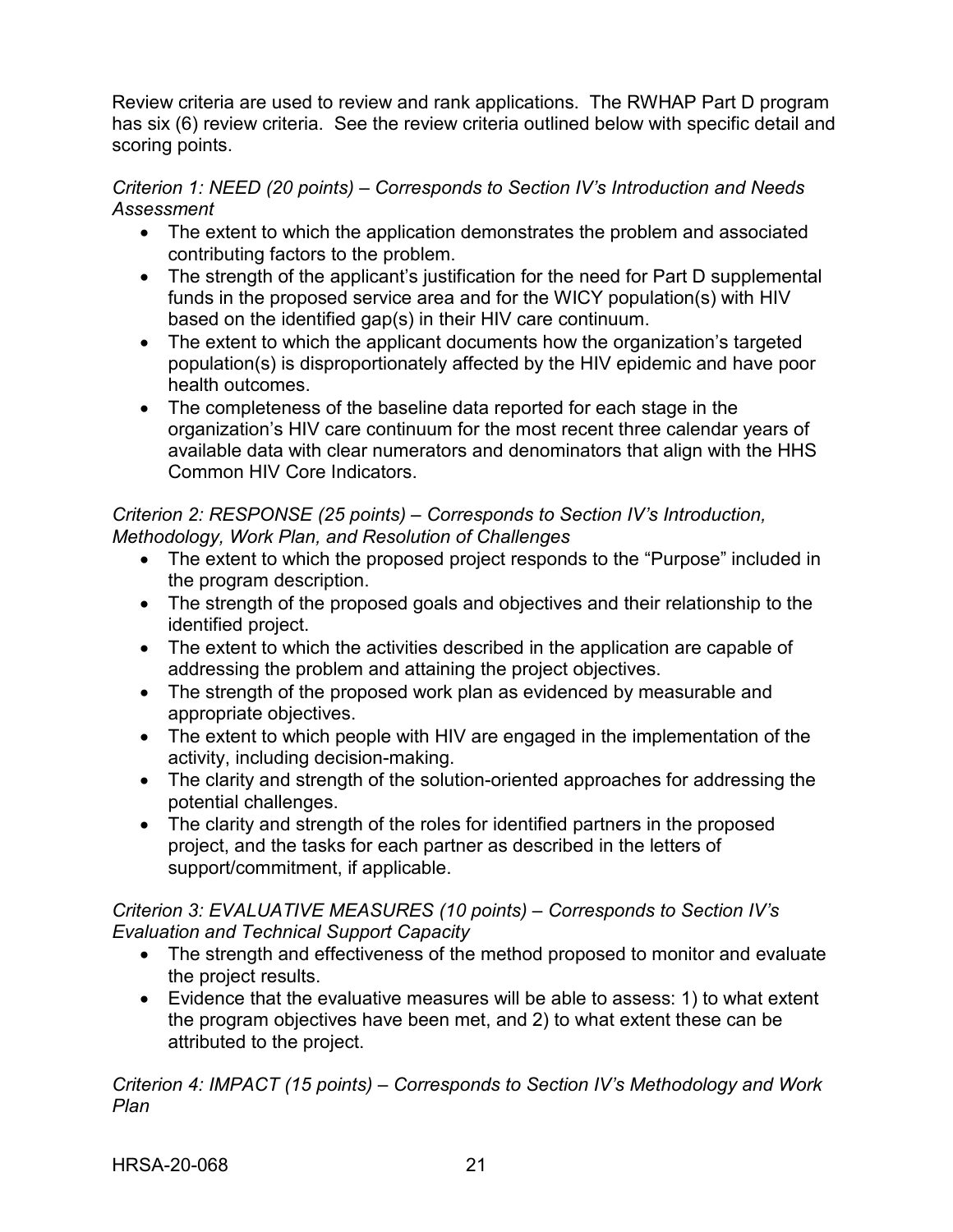- The extent to which the proposed project has a public health impact and the project will be effective, if funded. This may include: the impact results may have on the community or target population, the degree to which the project activities are replicable, and the sustainability of the program beyond the federal funding.
- The extent to which the proposed goals, objectives, and work plan activities **(Attachment 1)** address the health outcome gaps in the HIV care continuum.
- The extent to which activities outlined in the work plan can reasonably be completed in the 12-month period.

## *Criterion 5: RESOURCES/CAPABILITIES (10 points) – Corresponds to Section IV's Evaluation and Technical Support Capacity and Organizational Information*

- The extent to which project personnel are qualified by training and/or experience to implement and carry out the project.
- The extent to which the applicant describes the capabilities of the organization, including the quality and availability of facilities and personnel to fulfill the needs and requirements of the proposed project.
- The extent to which the staffing plan **(Attachment 2)** is consistent with the proposed activity.
- The strength of the applicant's experience with the administration of federal funds and multiple grant awards.

## *Criterion 6: SUPPORT REQUESTED (20 points) – Corresponds to Section IV's Budget and Budget Narrative*

The reasonableness of the proposed budget in relation to the objectives, the complexity of the activities, and the anticipated results.

- The extent to which costs, as outlined in the budget and required resources sections, are reasonable given the scope of work.
- The extent to which key personnel have adequate time devoted to the project to achieve project objectives.
- The extent to which the budget justification narrative fully explains each line item and justifies the resources requested, including proposed staff.
- The applicant's program-specific line item budget, budget justification narrative, and SF-424A are aligned with each other.

# <span id="page-25-0"></span>**2. Review and Selection Process**

The objective review process provides an objective evaluation to the individuals responsible for making award decisions. The highest ranked applications receive consideration for award within available funding ranges. HRSA may also consider assessment of risk and the other pre-award activities described in Section 3 below. See Section 5.3 of HRSA's *SF-424 [Application Guide](http://www.hrsa.gov/grants/apply/applicationguide/sf424guide.pdf)* for more details.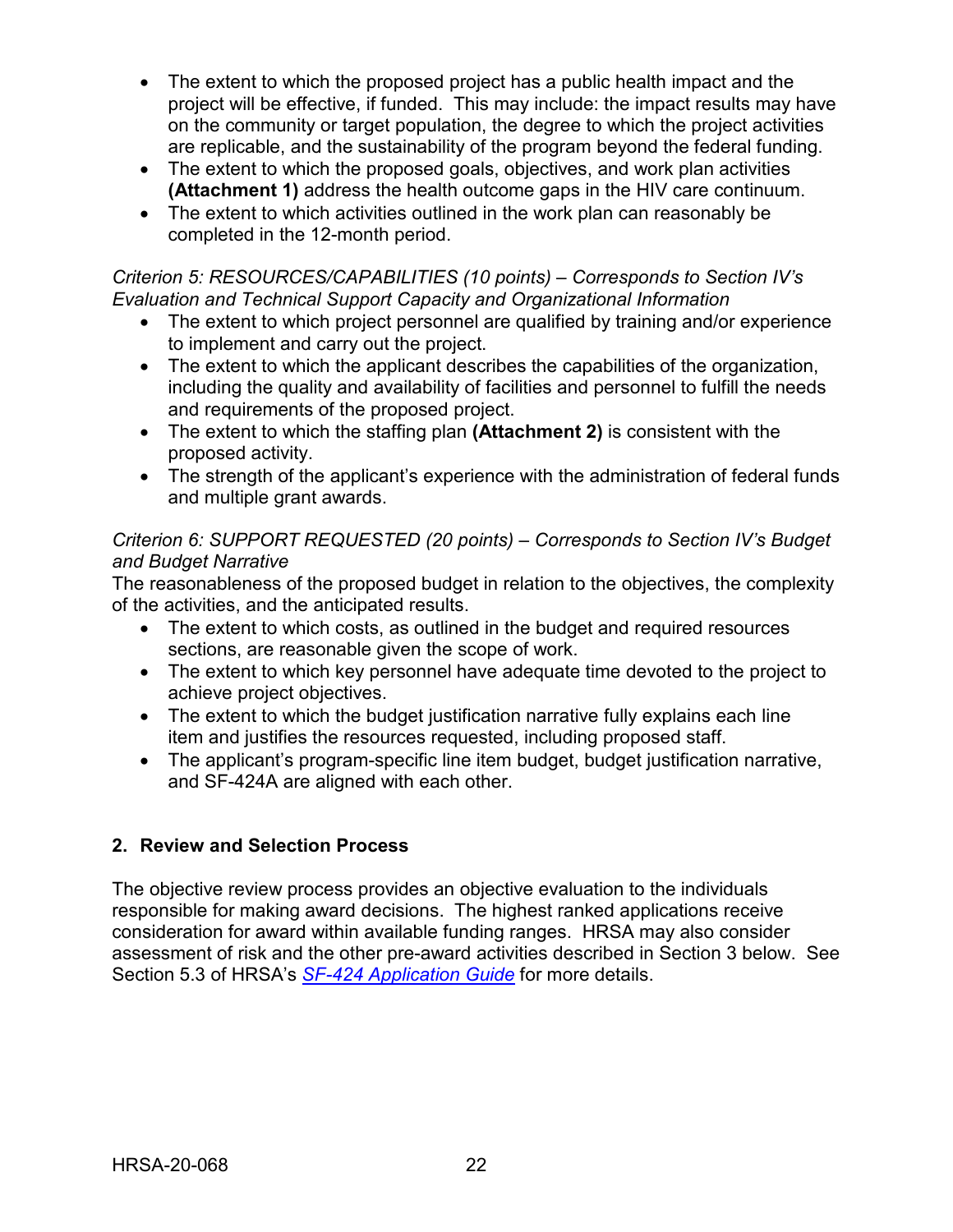## <span id="page-26-0"></span>**3. Assessment of Risk**

HRSA may elect not to fund applicants with management or financial instability that directly relates to the organization's ability to implement statutory, regulatory, or other requirements [\(45 CFR § 75.205\)](https://www.ecfr.gov/cgi-bin/retrieveECFR?gp=1&SID=4d52364ec83fab994c665943dadf9cf7&ty=HTML&h=L&r=PART&n=pt45.1.75).

HRSA reviews applications receiving a favorable objective review for other considerations that include past performance, as applicable, cost analysis of the project/program budget, assessment of your management systems, ensuring continued applicant eligibility, and compliance with any public policy requirements, including those requiring just-in-time submissions. HRSA may ask you to submit additional programmatic or administrative information (such as an updated budget or "other support" information) or to undertake certain activities (such as negotiation of an indirect cost rate) in anticipation of an award. However, even at this point in the process, such requests do not guarantee that HRSA will make an award. Following review of all applicable information, HRSA's approving and business management officials will determine whether HRSA can make an award, if special conditions are required, and what level of funding is appropriate.

Award decisions are discretionary and are not subject to appeal to any HRSA or HHS official or board.

# <span id="page-26-1"></span>**VI. Award Administration Information**

## <span id="page-26-2"></span>**1. Award Notices**

HRSA will issue the Notice of Award (NOA) prior to the start date of August 1, 2020. See Section 5.4 of HRSA's *SF-424 [Application Guide](http://www.hrsa.gov/grants/apply/applicationguide/sf424guide.pdf)* for additional information.

## <span id="page-26-3"></span>**2. Administrative and National Policy Requirements**

See Section 2.1 of HRSA's *SF-424 [Application Guide](http://www.hrsa.gov/grants/apply/applicationguide/sf424guide.pdf)*.

## **Requirements of Subawards**

The terms and conditions in the NOA apply directly to the recipient of HRSA funds. The recipient is accountable for the performance of the project, program, or activity; the appropriate expenditure of funds under the award by all parties; and all other obligations of the recipient, as cited in the NOA. In general, the requirements that apply to the recipient, including public policy requirements, also apply to subrecipients under awards. See [45 CFR § 75.101 Applicability](https://www.ecfr.gov/cgi-bin/retrieveECFR?gp=1&SID=4d52364ec83fab994c665943dadf9cf7&ty=HTML&h=L&r=PART&n=pt45.1.75) for more details.

## <span id="page-26-4"></span>**3. Reporting**

Award recipients must comply with Section 6 of HRSA's *SF-424 [Application Guide](http://www.hrsa.gov/grants/apply/applicationguide/sf424guide.pdf)* **and** the following reporting and review activities:

1) Progress Report(s). The recipient must submit a progress report to HRSA on a semi-annual basis. The first progress report is due six months after the period of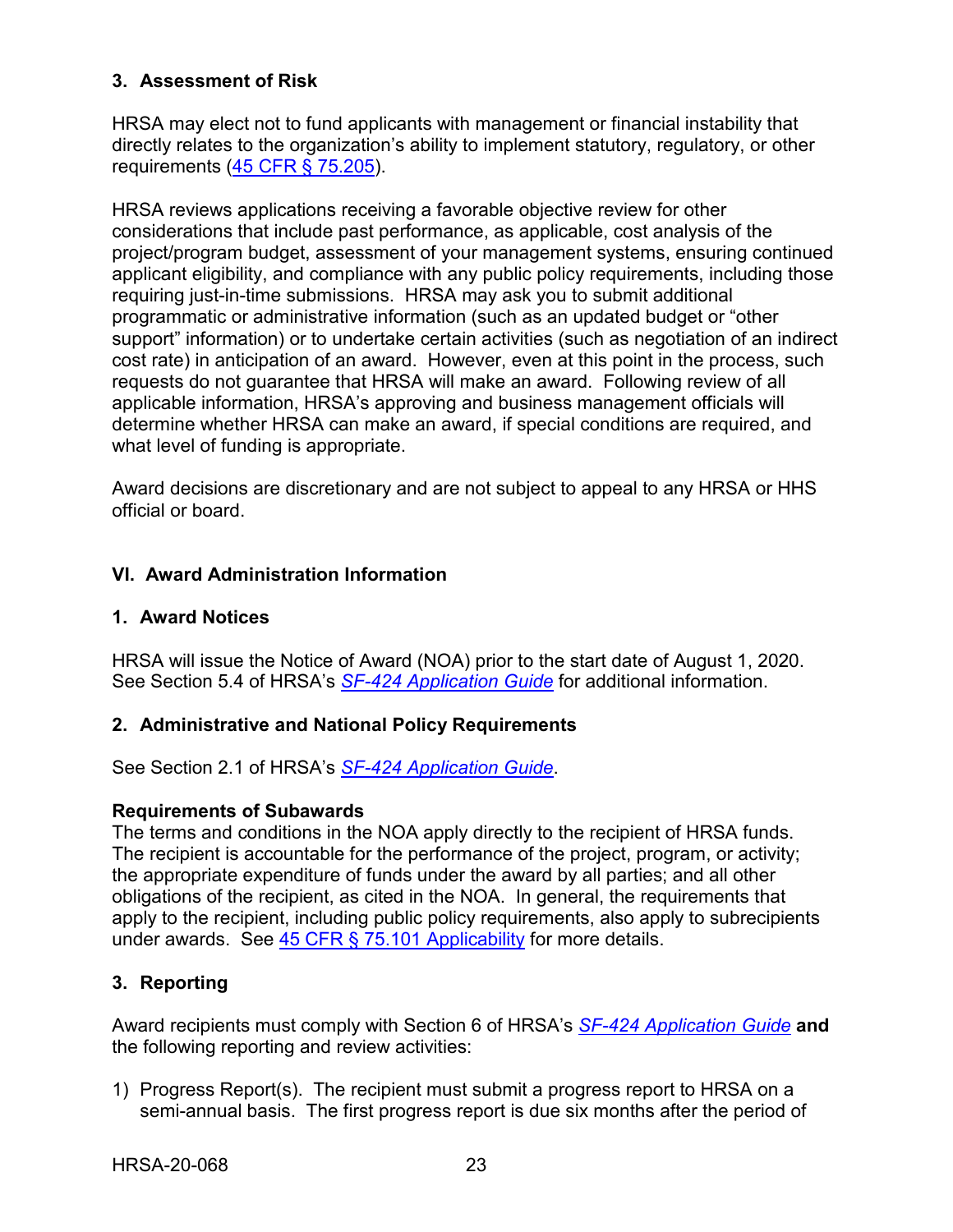performance start date. A final report is due within 90 days after the period of performance ends. The final report collects:

- information relevant to program-specific goals and progress on the work plan;
- performance measurement data;
- impact of the overall project;
- the degree to which the recipient achieved the mission, goal, and objectives outlined in the program;
- recipient accomplishments;
- barriers encountered; and
- responses to summary questions regarding the recipient's overall experiences during the one-year project period. Recipients will be expected to provide endof-the-period of performance outcome data and demonstrate the impact of the project's activity. Further information will be available in the award notice.
- 2) Federal Financial Report (FFR) You must submit the FFR to HRSA 90 days after the end of the period of performance.

## <span id="page-27-0"></span>**VII. Agency Contacts**

You may request additional information and/or technical assistance regarding business, administrative, or fiscal issues related to this NOFO by contacting:

Adejumoke Oladele Grants Management Specialist Division of Grants Management Operations, OFAM Health Resources and Services Administration 5600 Fishers Lane, Mailstop 10SWH03 Rockville, MD 20857 Telephone: (301) 443-2441 Fax: (301) 443-9810 Email: [aoladela@hrsa.gov](mailto:aoladela@hrsa.gov)

You may request additional information regarding the overall program issues and/or technical assistance related to this NOFO by contacting:

Monique G. Hitch, MSHA Chief, Central Branch Division of Community HIV/AIDS Programs Attn: RWHAP Part D Supplemental HIV/AIDS Bureau Health Resources and Services Administration 5600 Fishers Lane, Room 09N-18 Rockville, MD 20857 Telephone: (301) 443-3944 Fax: (301) 443-1839 Email: [mhitch@hrsa.gov](mailto:mhitch@hrsa.gov)